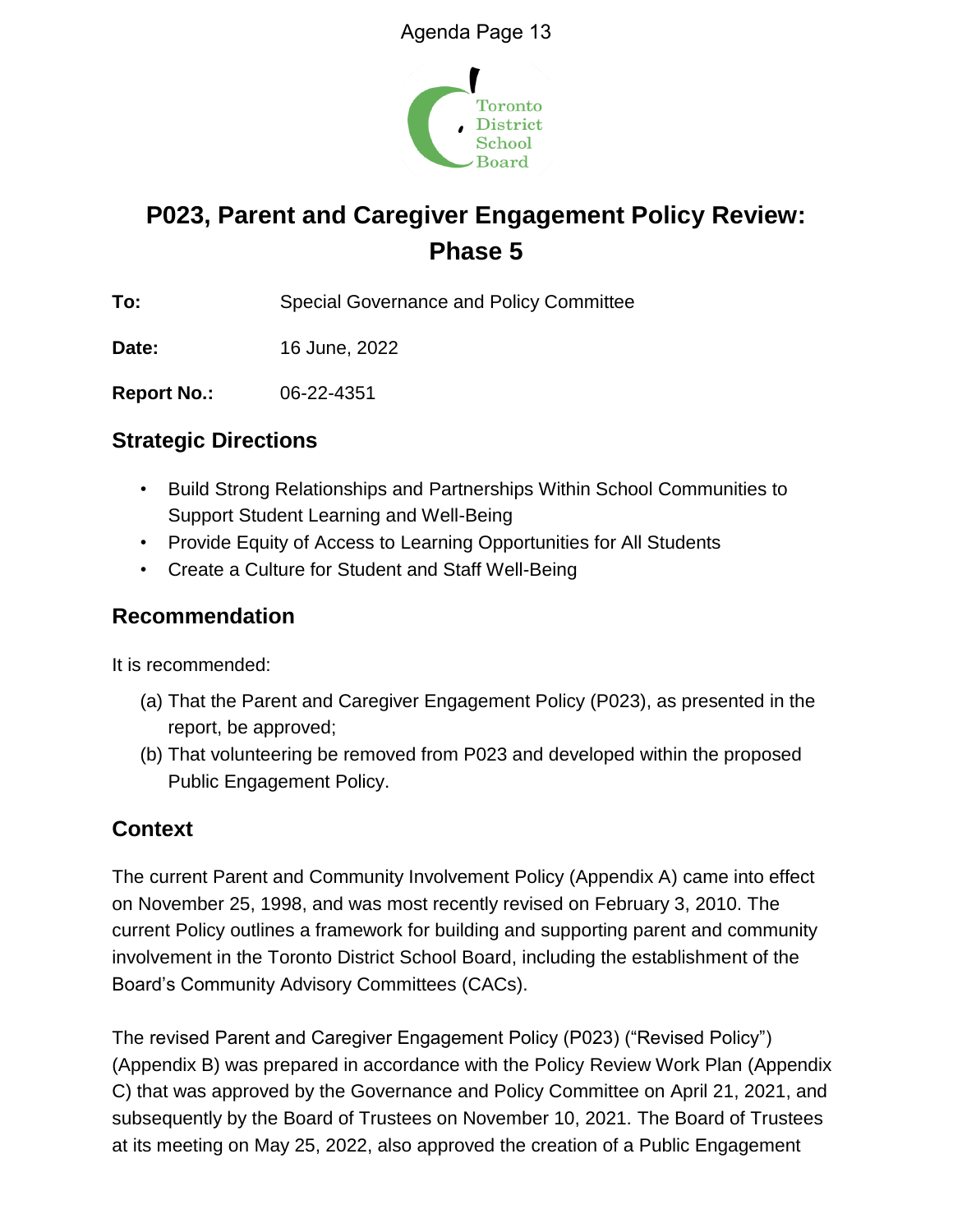# Agenda Page 14

Policy that will include Community Advisory Committees (CACs), hence its removal from the revised Parent and Caregiver Engagement Policy (P023).

The revised Policy establishes a framework for shared responsibilities of parents, caregivers, the Board, and the trustees for the implementation of effective strategies to increase and improve parent and caregiver engagement in the Board. The primary scope of the policy review entailed:

- Exploring the definition and usage of the term parent/caregiver, guardian or family, and engagement
- Separating community engagement & parent/caregiver engagement
- Review of Community Advisory Committees (CACs)
- Parent/Caregiver and community engagement in the School Improvement Process (SIP)
- Evaluation of parent/caregiver engagement activities/programs/services
- Consideration of parent/caregiver engagement standards
- Volunteerism

The consultation process occurred over 60 days and entailed the posting of the revised policy on the Board's website and [www.tdsbengage.ca.](http://www.tdsbengage.ca/) A combination of public, internal, and external stakeholders and affinity focus group sessions including CACs, the Parent Involvement, and Special Education Advisory Committee, School Councils, and the Student Senate was held. The feedback obtained through the public consultations was reviewed and is reflected in the revised policy presented for the Committee's consideration. A summary of the feedback can be found in Appendix D.

There are several proposed changes to the policy with the most significant being the name of the policy from *parent and community engagement* to parent and *caregiver engagement* and the change from the term *parent/guardian* to *parent/caregiver*. While in Ontario the term parent is used broadly and refers not only to parents but to guardians, caregivers, and other family members who help children learn both at home and school; the draft policy proposes the usage of the terms parents and caregivers to honour the intent of the Ontario Human Rights Code recommendation which "recognize and accommodate a broader range of familial relationships than those described by the grounds of marital and family status but also include the kinds of "chosen families" often adopted by 2SLGBTQ2S\*persons, as well as the diverse forms of support networks developed by persons with disabilities". The development of a new public engagement policy allows for a policy that clarifies the legislative and Board commitments to parents and caregivers and enables the Board of Trustees to explore a more robust model for soliciting and receiving advice.

While the scope of the review included the exploration of including volunteerism in the revised policy, we heard clearly during the consultation that volunteerism extends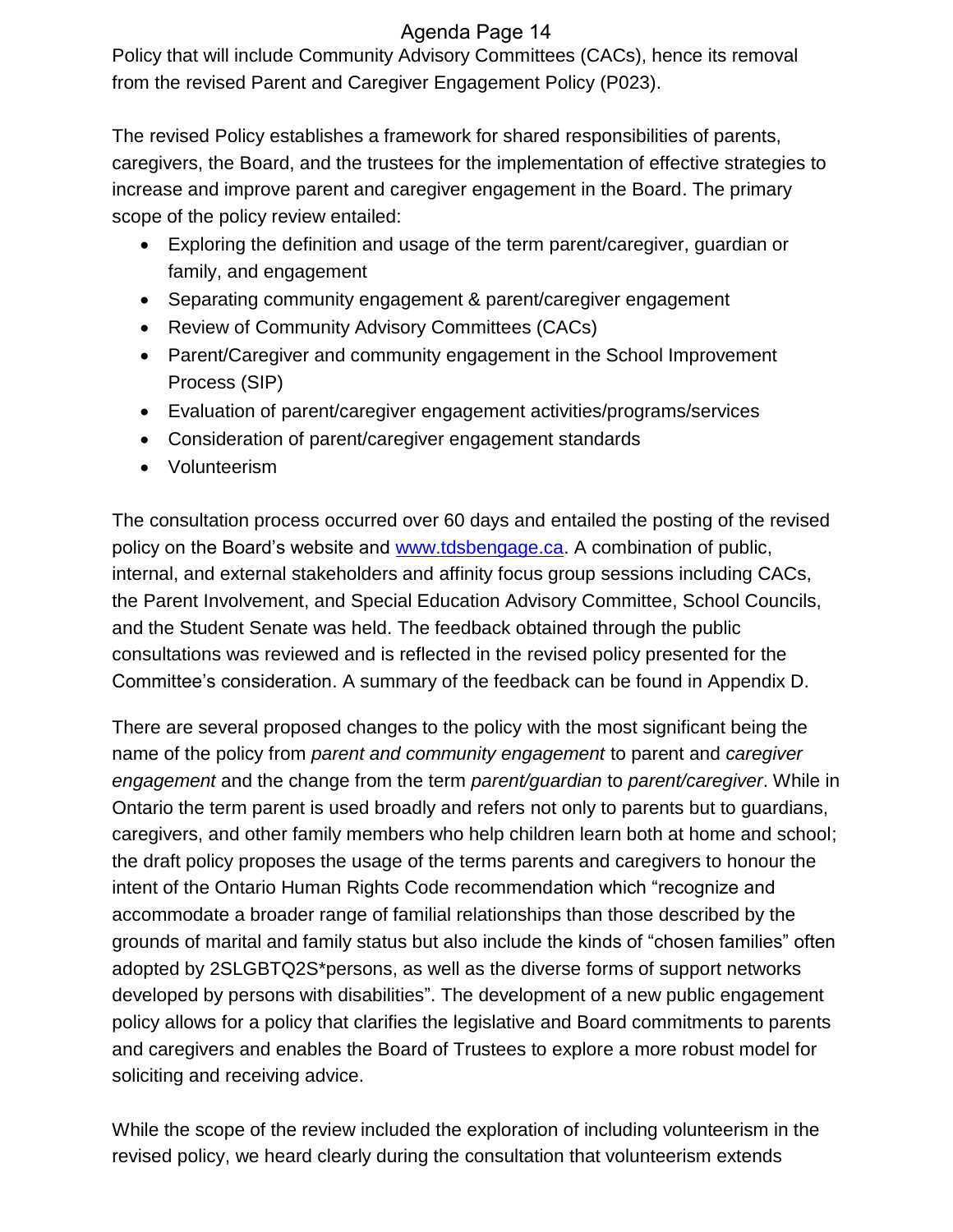# Agenda Page 15

beyond the scope of the revised Parent and Caregiver Engagement Policy (P023) due to the numerous stakeholder groups that volunteer within the Board.

The revised Policy (Appendix B) is presented for the Committee's consideration and approval.

# **Resource Implications**

Resource implications will be presented in a future report to FBEC.

# **Communications Considerations**

Government, Public, and Community Relations will be consulted for the drafting of a communications plan. In addition, following Board approval, the revised policy will be communicated to the public in accordance with the Policy Review Work Plan. Systemwide communication to all stakeholders, including staff, students, and parents, will be implemented following approval of the revised Parent and Caregiver Engagement Policy (P023).

# **Board Policy and Procedure Reference(s)**

- Community Engagement Policy (P078)
- Equity Policy (P037)
- Parent and Community Involvement Procedure (PR558)

# **Appendices**

- Appendix A: Parent and Community Involvement Policy (P023) Current
- Appendix B: Parent and Caregiver Engagement Policy (P023) Revised
- Appendix C: Policy Review Workplan
- Appendix D: Summary of Feedback

# **From**

Andrew Gold, Associate Director, Student Well-Being and Innovation at [Andrew.Gold@tdsb.on.ca](mailto:Andrew.Gold@tdsb.on.ca)

Michelle Munroe, Central Co-ordinator Parent and Community Engagement at [Michelle.Munroe@tdsb.on.ca.](mailto:Michelle.Munroe@tdsb.on.ca)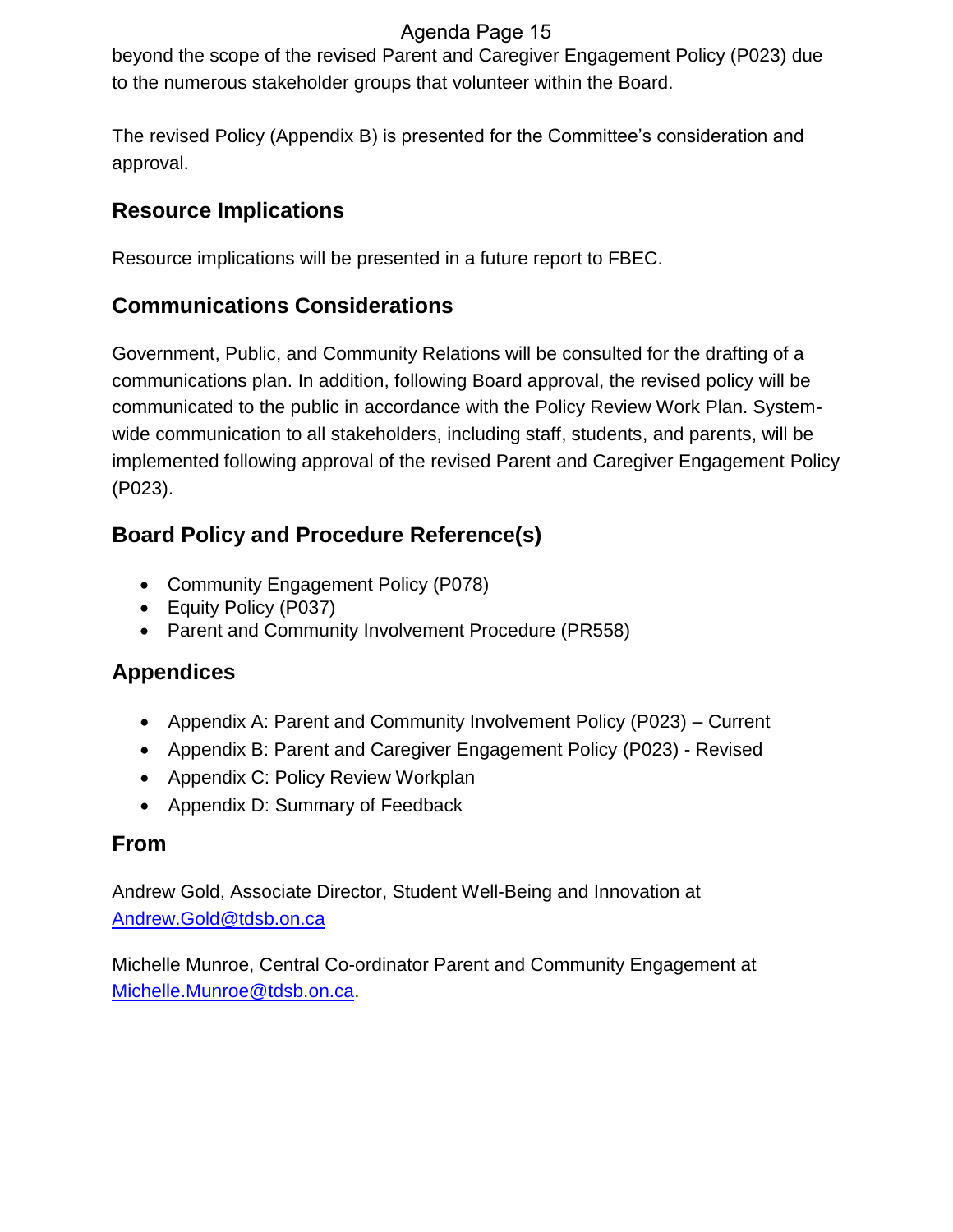**APPENDIX A**

# **Toronto District School Board**

Policy P023

Title: **PARENT AND COMMUNITY INVOLVEMENT** Adopted: November 25, 1998 Revised: January 26, 2005, July 13, 2005, **February 3, 2010** Review:

### **1.0 OBJECTIVE**

To establish a framework for building and supporting parent and community involvement in the Toronto District School Board

#### **2.0 DEFINITIONS**

*Parent* Includes parent, guardian or any other caregiver legally recognized as acting in place of the parent.

### **3.0 RESPONSIBILITY**

Associate Director

#### **4.0 POLICY**

- 4.1. The TDSB believes that education is a shared responsibility among parents, the community, students, staff and the Board. By working together we all contribute to the improvement of our schools and to the success of our students. The Board shall provide parents with the information they need to support their children's education and shall involve them in decisions, which affect their children and their schools. The Board is committed to ensuring that all parents and members of our diverse communities have opportunities to participate in the school system, and shall provide the support necessary to achieve that goal.
- 4.2. A variety of communication procedures shall be developed and maintained at the school and system levels to ensure access to educational information needed by diverse parents and communities, and to facilitate two-way communication between parents and schools, and among parent groups.
- 4.3. Support for community outreach programs shall be provided to school communities, which experience significant challenges in promoting and sustaining the involvement of parents in their children's education and in their schools.
- 4.4. In accordance with O. Reg. 612/00 of the Education Act, every school shall establish a school council that shall be recognized as the official school community organization representing the interests of the parents and students of the school, and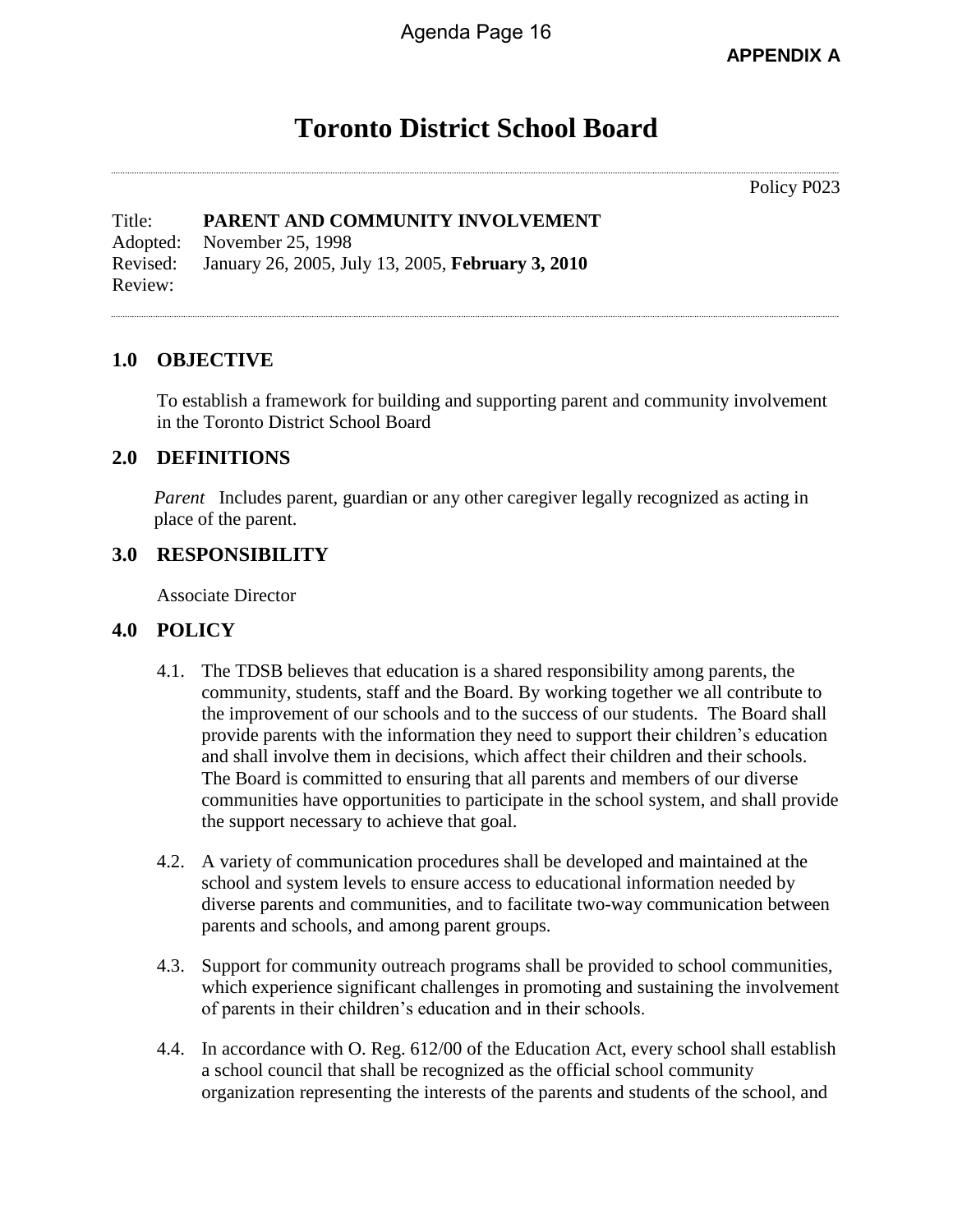that shall be provided with the information and support necessary for fulfilling its role.

- 4.5. Opportunities shall be made available to school council chairs and other local parent leaders to assist them in developing their school community leadership skills and to school administrators to assist them in enhancing their skills in building positive school community relations.
- 4.6. All funds allocated by the Board or provided by the Ministry of Education for school-based parent involvement shall be made available to school councils for the council's decision with regard to how the funds will be spent;
- 4.7. Parent forums at a ward, quadrant or regional level shall be supported in order to promote parent consultation and input on matters related to policy, program or operations of the school system.
- 4.8. Community advisory committees shall be established where necessary to provide the Board with ongoing community advice on specified areas of Board policy or program, as well as on educational issues of broad community interest; in addition, ad hoc advisory committees, task forces, or working groups with community representation shall be established where required, on the understanding that the input from all such advisory groups does not preclude the input of other stakeholders across the system.
- 4.9. Working relationships shall be supported with Community Liaison Groups who wish to work with the Board to address educational issues of concern to these groups, and who are formed in accordance with the criteria and procedures established for these groups.

## **5.0 SPECIFIC DIRECTIVES**

The Director is authorized to issue operational procedures to implement this policy.

## **6.0 REFERENCE DOCUMENTS**

Operational Procedure PR.558 SCS: Parent and Community Involvement

O. Reg. 612/00, School Councils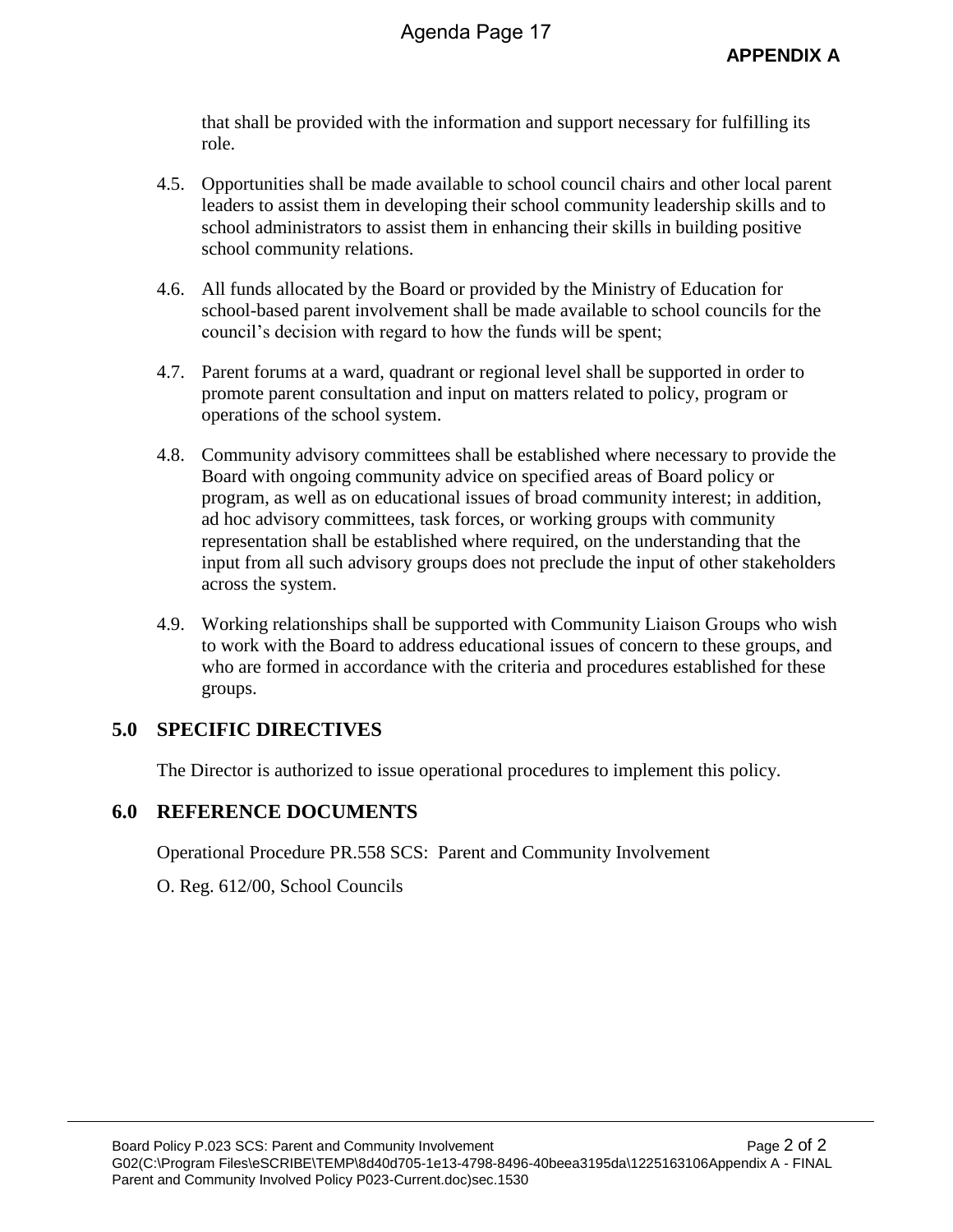## **Appendix B**

# **Toronto District School Board**

P023

## Title: **PARENT AND CAREGIVER ENGAGEMENT**

| November 25, 1998                                             |
|---------------------------------------------------------------|
| November 25, 1998                                             |
| January 26, 2005, July 13, 2005, February 3, 2010, [New Date] |
| January 26, 2005, July 13, 2005, February 3, 2010, [New Date] |
| <b>Board of Trustees</b>                                      |
|                                                               |

## **1. RATIONALE**

Regardless of family income or background, students whose parents/guardians/caregivers are involved in their schooling are more likely to have higher grades and test scores, attend school regularly, have better social skills, show improved behaviour, and adapt well to school. The more comprehensive and well-planned the partnership's shared responsibilities, and communication between the school, Board, and home, the higher the student achievement.

## **2. OBJECTIVE**

To establish a framework for shared responsibilities of parents/guardians/caregivers, the Board, and the trustees for the implementation of effective strategies to increase and improve effective parent/guardian/caregiver engagement in the Board.

## **3. DEFINITIONS**

*Board* refers to the Toronto District School Board, which is also referred to as the "TDSB".

*Capabilities* refer to what a person has the ability or knowledge to do.

*Caregiver* refers to a person involved in a care and commitment relationship that may be ongoing, long-term, significant, and where responsibilities have shifted to a non-family member. (Ontario Human Rights Commission, Defining Family Status) <www.ohrc.on.ca>.

*Co-construct* refers to a dynamic process in which what is taught and learned (the curriculum) is negotiated between teacher, students, and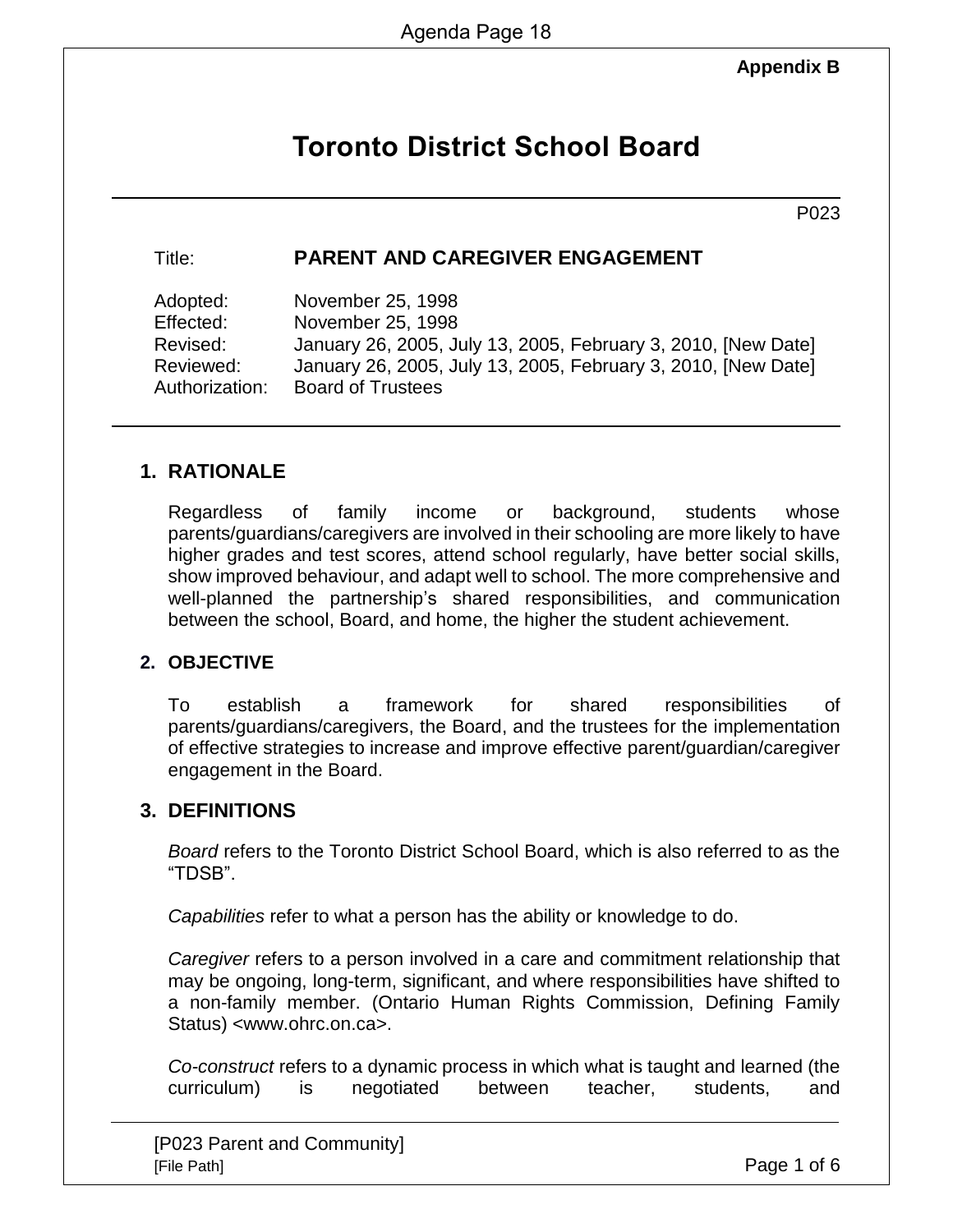parents/guardians/caregivers rather than being solely predetermined by the teacher.

*Colonialism* refers to a practice of domination, which involves the subjugation of one people to another. Settler colonialism — such as in the case of Canada — is the unique process where the colonizing population does not leave the territory, asserts ongoing sovereignty over the land, actively seeks to assimilate the Indigenous populations, and extinguishes their cultures, traditions, and ties to the land.

*Community Liaison Groups* refer to parent/guardian/caregiver community groups with mandates to engage parents/guardians/caregivers on educational issues of specific interest and relevance to the group and hold a memorandum of understanding with the Board.

*Critical actors* refer to how oppressed or marginalized people learn to critically analyze their social conditions and act to change them.

*Engagement* refers to an equitable collaboration between the Board, school, and the home that is, anti-oppressive, culturally responsive, and focused on improving children's learning. It requires the Board and schools to reach out to engage parents/guardians/caregivers in ways that:

- enhances parent/**guardian/**caregiver knowledge and efficacy in navigating academics and the educational system in ways that foster parent agency
- foster parent-to-school and parent-to-parent relationship that enables the connection between parents/**guardians/**caregivers, particularly equityseeking parents/**guardians/**caregivers, and designates spaces to share experiences and concerns
- build strategies and capacity for staff and parents/**guardians/**caregivers to learn and share funds of knowledge, as well as cultural and intellectual resources that can contribute to transforming instructional and institutional practices in schools
- nurture spaces and places for parents/**guardians/**caregivers to exercise leadership and influence in schools and school systems

*Guardian* refers to a person who has lawful custody of a child, other than the parent of a child.

*Newcomer* refers to new arrivals to Canada and Toronto as landed immigrants, refugee claimants, temporary residents, and undocumented persons.

*Oppression* refers to prolonged, systemic, abuse of power or control by one group of people (the Dominant Group) at the expense of others (the oppressed) and maintains a cultural imbalance of Power that socially supports the mistreatment and exploitation of all groups of 'less powerful' individuals. This results in unjust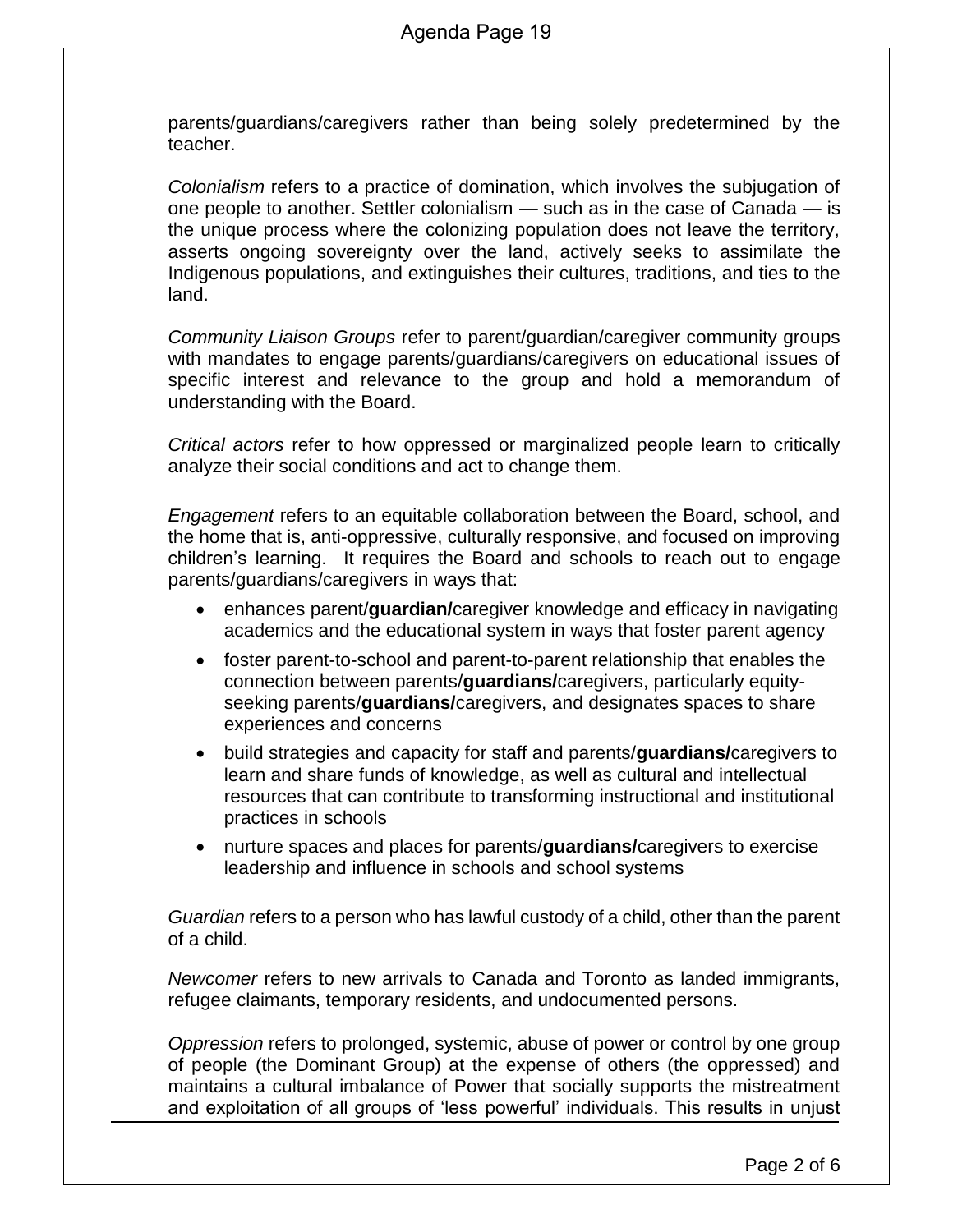advantages, status, and benefits for one group over the other and is maintained by social beliefs, economic and institutional structures, and subtle and overt cultural practices. Because oppression is institutionalized in our society, target group members often face Barriers and limitations in many aspects of social participation i.e. school, health care, social services, employment, parenting, housing, etc. Oppression actively provides unearned Privileges and protections to some members of our community, allowing them to ignore the presence of Discrimination and or Barriers to fair and equal access and opportunities such as Classism, Racism, Ableism, Sexism, Homophobia, and Transphobia**.**

*Parent refers to a guardian as defined in section 1 of the Education Act; ("père ou*  mère").

*Relational* refers to people's connections that engage others from a place of worthiness that cultivates courage, compassion, and connection.

*TDSB* refers to the Toronto District School Board, which is also referred to as the "Board".

*Whiteness* refers to a White identity that has become the ideal and is viewed as the norm, whereby other identities such as Black, Indigenous, Asian, etc. are viewed as multicultural subcultures within a society. It's a critical step in creating anti-racist schools/classrooms.

## **4. RESPONSIBILITY**

The Director of Education holds primary responsibility for the implementation of this Policy. Within the Director's Office, the responsibility for the implementation, and day-to-day management of the Policy is assigned to the Central Coordinator of Parent and Community Engagement.

## **5. APPLICATION AND SCOPE**

This Policy applies to all parents/guardians/caregivers, and employees of the TDSB, including supervisors, business unit leads, senior and executive managers, and trustees.

## **6. POLICY**

- 6.1. TThe Board will ensure that parent/guardian/caregiver engagement is integrated into all programs, sustained with resources and infrastructure. It will be intentional, relational, linked to achievement and well-being, and build staff, parent/**guardian/**caregiver capabilities and confidence (self-efficacy).
- 6.2. Parents/guardians/caregivers engagement practices will work to disrupt and dismantle systems of whiteness and oppression and center around the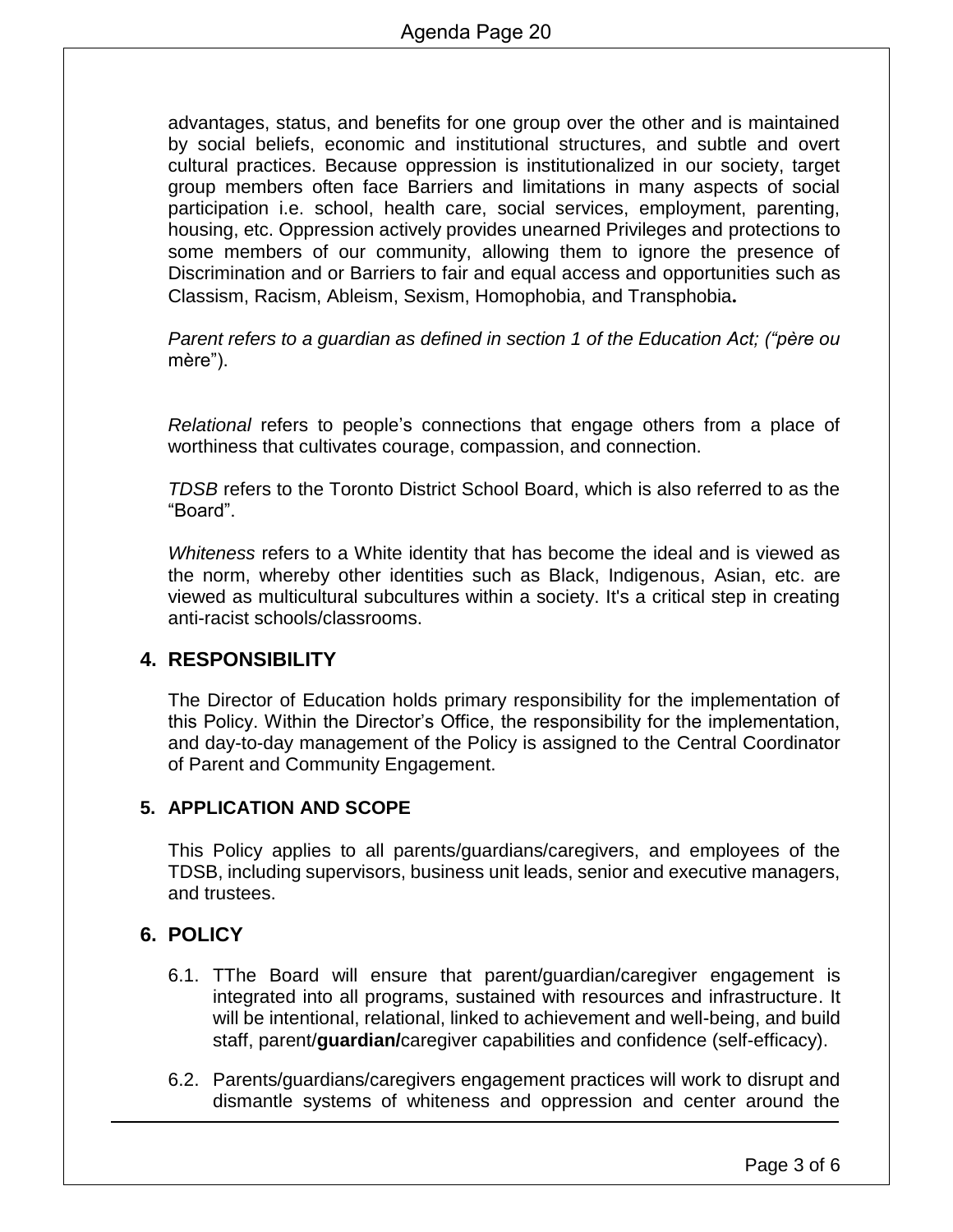cultural knowledge and practices of parents/guardians/caregivers, particularly Black, Indigenous, racialized people, people with disabilities, women, 2-Spirit, Lesbian, Gay, Bi-Sexual, Trans, Queer and (2SLGBTQ2S\*), newcomers and other equity deserving parents/**guardians/**caregivers, as per TDSB Equity Policy (P037). All parents/guardians/caregivers will be positioned as critical actors in student achievement and well-being.

- 6.3. Indigenous Peoples are self-determining nations with distinct and inherent rights and laws. These inherent rights and laws govern the relationship between Indigenous people and institutions. Guided by the Truth and Reconciliation Commission, the Board will work to dismantle TDSB's colonial structures, practices, and impacts of colonization by actively engaging in alliance with Indigenous Elders, students, parents/guardians/caregivers, and the community in developing a governance model that honors Indigenous knowledge, sovereignty, and self-determination.
- 6.4. The Board will ensure that parent/guardian/caregiver engagement is a partnership that is equitable and relational in which goals that support student achievement, well-being, and healthy development at home, school, and in the community are co-constructed with parents/guardians/caregivers and allow for active participation in decision-making or an ability to influence decisions related to their child(ren).
- 6.5. School leadership will facilitate equitable collaboration between parents/guardians/caregivers and the school that:
	- ensures the engagement of parents/guardians/caregivers and equity deserving parents/guardians/caregivers into the school and the School Improvement Process (SIP) ensures language and other related settlement supports are provided for newcomer parents/guardians/ caregivers' engagement; and
	- establish clear engagement goals and create spaces for staff and parent/guardian/caregiver dialogue that upholds principles of equity, as per the Equity Policy (P037).
- 6.6. The Board will ensure TDSB staff, parents/guardians/caregivers, and students, as appropriate, collaborate with local school community partners to assist in reaching school improvement goals. This will connect students, parents/guardians/caregivers, and staff to expanded learning opportunities, community services, and civic participation.
- 6.7. The Board will support community outreach programs and organize parent/guardian/caregiver forums at school, ward, and regional levels that experience significant challenges in promoting and sustaining parent/guardian/caregiver involvement in their children's education. This will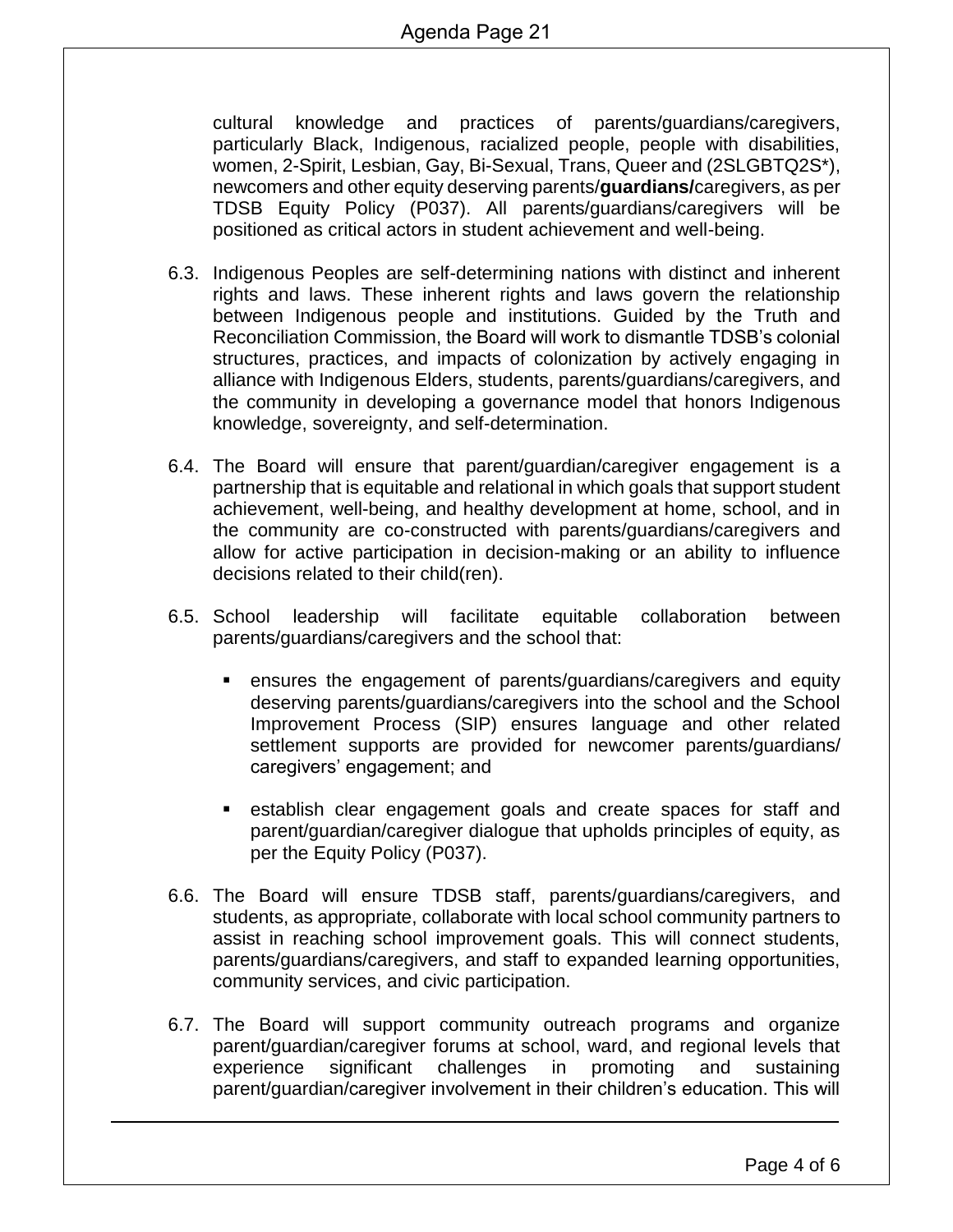also be done to promote parent/guardian/caregiver consultation and input on matters related to policy, program, or operations of the TDSB school system.

- 6.8. The Board will ensure that parents/guardians/caregivers and TDSB staff are provided with anti-oppression engagement training opportunities. This training will aim to strengthen the knowledge and skills of parents/guardians/caregivers and TDSB staff to build trusting relationships and work as equitable partners in co-constructing student learning, achievement, and well-being.
- 6.9. The Board will provide an effective and operational communication system(s) and multilingual service that will enable effective, frequent, and two-way communication between TDSB staff, parents/guardians/caregivers, and Trustees.
- 6.10. In accordance with O. Regulation 612/00 of the *Education Act*, the Board will ensure that every TDSB school establishes a school council that will advise the school and the Board. The Board will develop School Council procedures that outline the operations of School Councils.
- 6.11. The Board will engage in strategic relationships with Community Liaison Groups who wish to work with the TDSB to address educational issues of concern, and who are formed in accordance with criteria established for these groups.
- 6.12. The Board will develop parent/guardian/caregiver engagement standards that address the engagement of parents/guardians/caregivers in the SIP, coconstructing learning, well-being, and achievement goals, and the operation of School Councils.
- 6.13. The Board will use disaggregated race-based data to track, monitor, and report on parent/guardian/caregiver engagement across the Board.

## **7. SPECIFIC DIRECTIVES**

The Director of Education is authorized to issue operational procedures to implement this policy.

## **8. EVALUATION**

This Policy will be reviewed at a minimum every four (4) years after the effective date.

## **9. APPENDICES**

Not applicable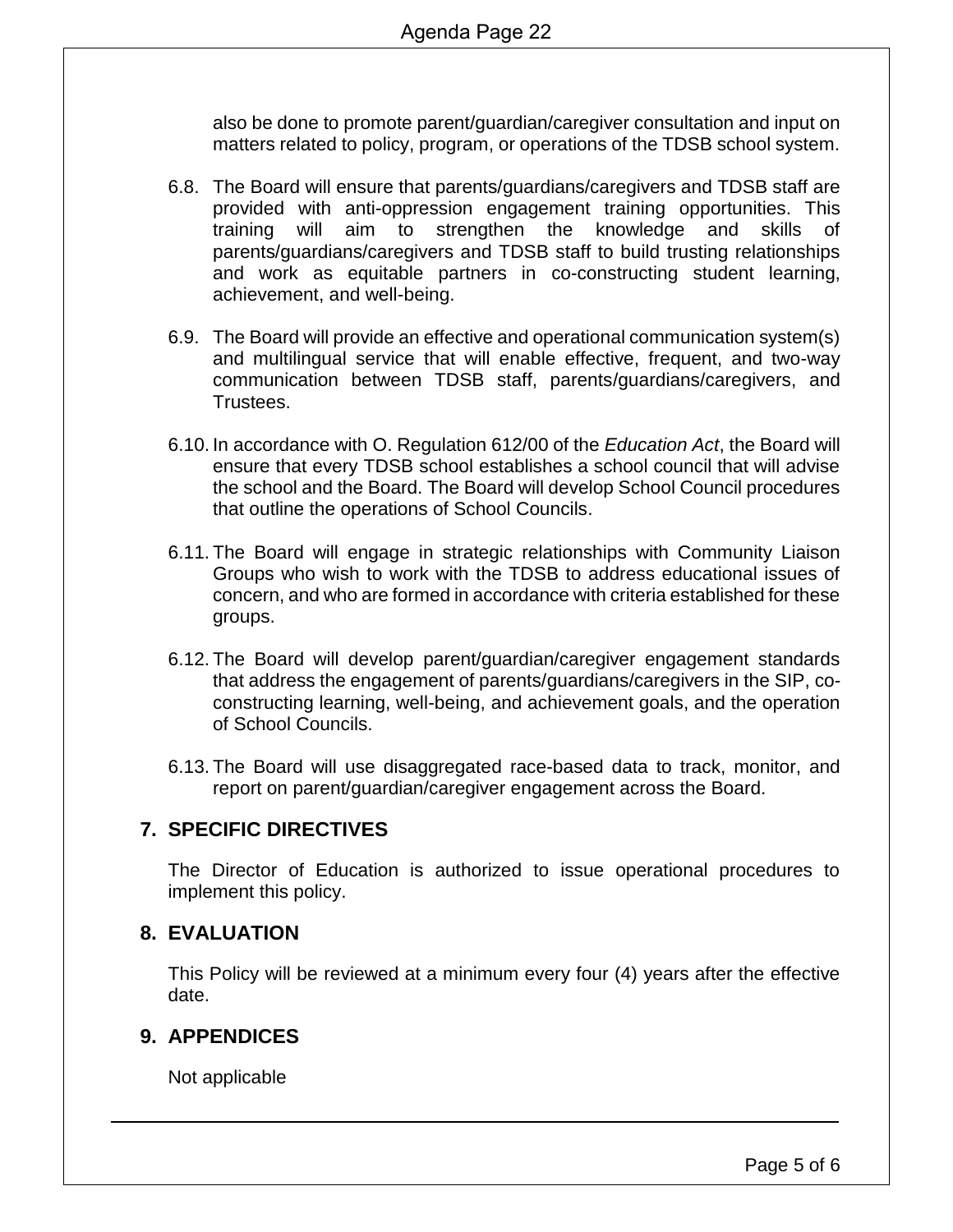## **10. REFERENCE DOCUMENTS**

Legislation and Other Documents

- *Education Act*
- O. Regulation. 612/00, School Councils and Parent Involvement **Committees**
- O. Regulation. 613/00, Operations of Schools-General
- Parents in Partnership: A Parent Engagement Policy for Ontario Schools

#### Policies

- Community Engagement Policy (P078)
- Equity Policy (P037)
- Selection, Promotion, and Placement of School Principals and Vice-Principals Policy (P052)

#### **Procedures**

- Translation and Interpretation Procedure (PR503)
- Parent Concern Protocol (PR505)
- Parent and Community Involvement Procedure (PR558)
- Selection, Promotion, and Placement Process for School Principals and Vice-principals Procedure (PR705)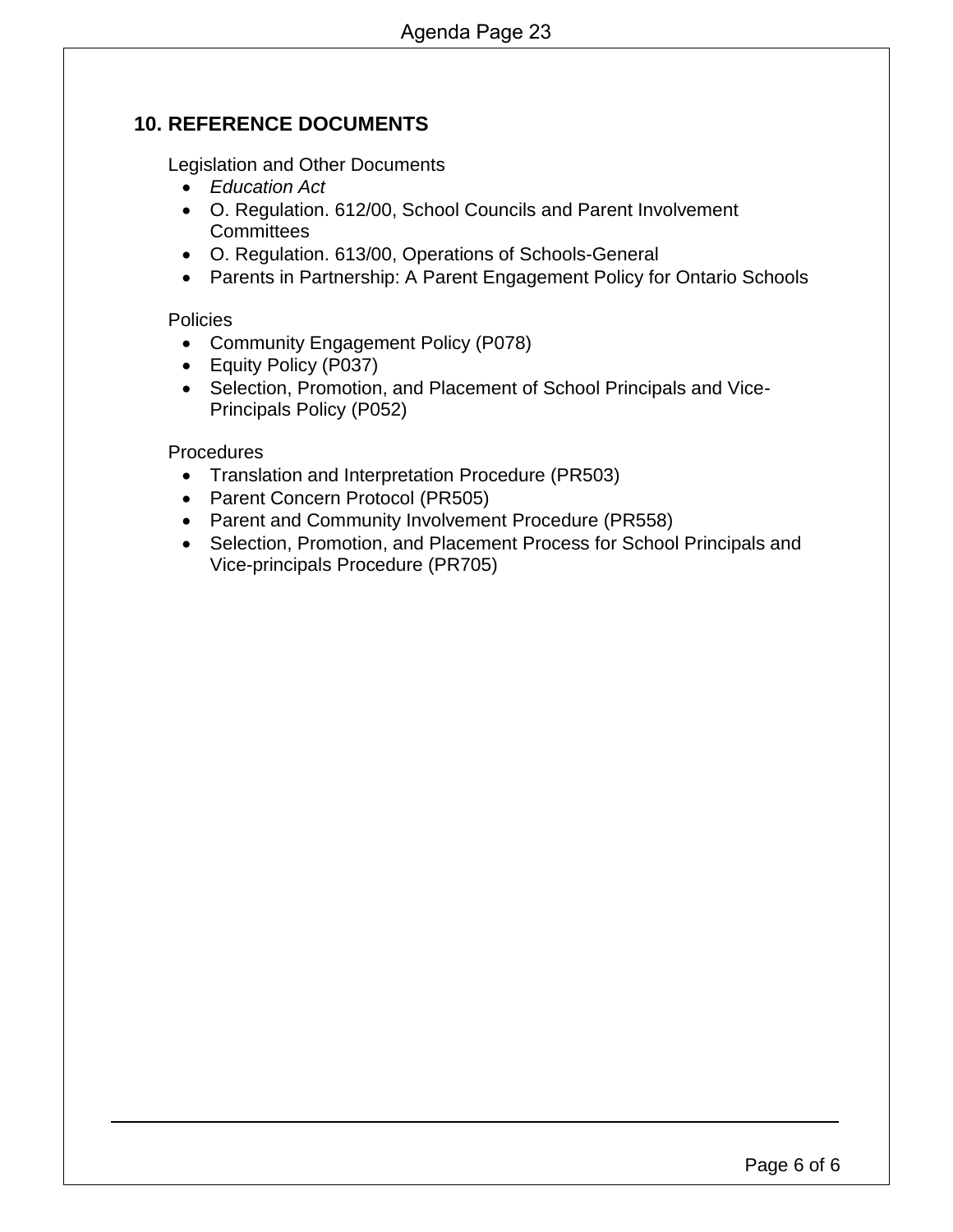## **APPENDIX C**

## **POLICY REVIEW WORK PLAN**

Date: March 23, 2022

All policies will be reviewed to ensure consistency with the TDSB's Mission, Values, and Goals Policy (P002), the Equity Policy (P037), and the Board's Multi-Year Strategic Plan.

#### **POLICY INFORMATION**

Policy Title and Policy Number: Parent and Community Involvement Policy (P023)

Review during fiscal year: 2018/19

Last reviewed: July 13, 2005

Director's Council member responsible for this Policy review: Associate Director, Equity, Well-Being, and School Improvement

#### **Phase I. PLANNING AND OBTAINING TRUSTEES' DIRECTIONS**

This Policy Review Work Plan has been discussed with the Policy Coordinator: ☒ Yes

 $\Box$  No

This Policy Review Work Plan will be discussed at the Governance and Policy Committee meeting held on: March 23, 2022 (Revised work plan being presented for information re: P023 review and associated timelines)

#### **Phase II. REVISIONS**

#### **Formatting Changes**

The Policy will be reformatted to ensure alignment with the current Policy Template (Operational Procedure PR501, Policy Development, and Management, Appendix A): ☒ Yes

 $\Box$  No

#### **Content Changes**

The Policy requires content revisions: ☒ Yes  $\square$  No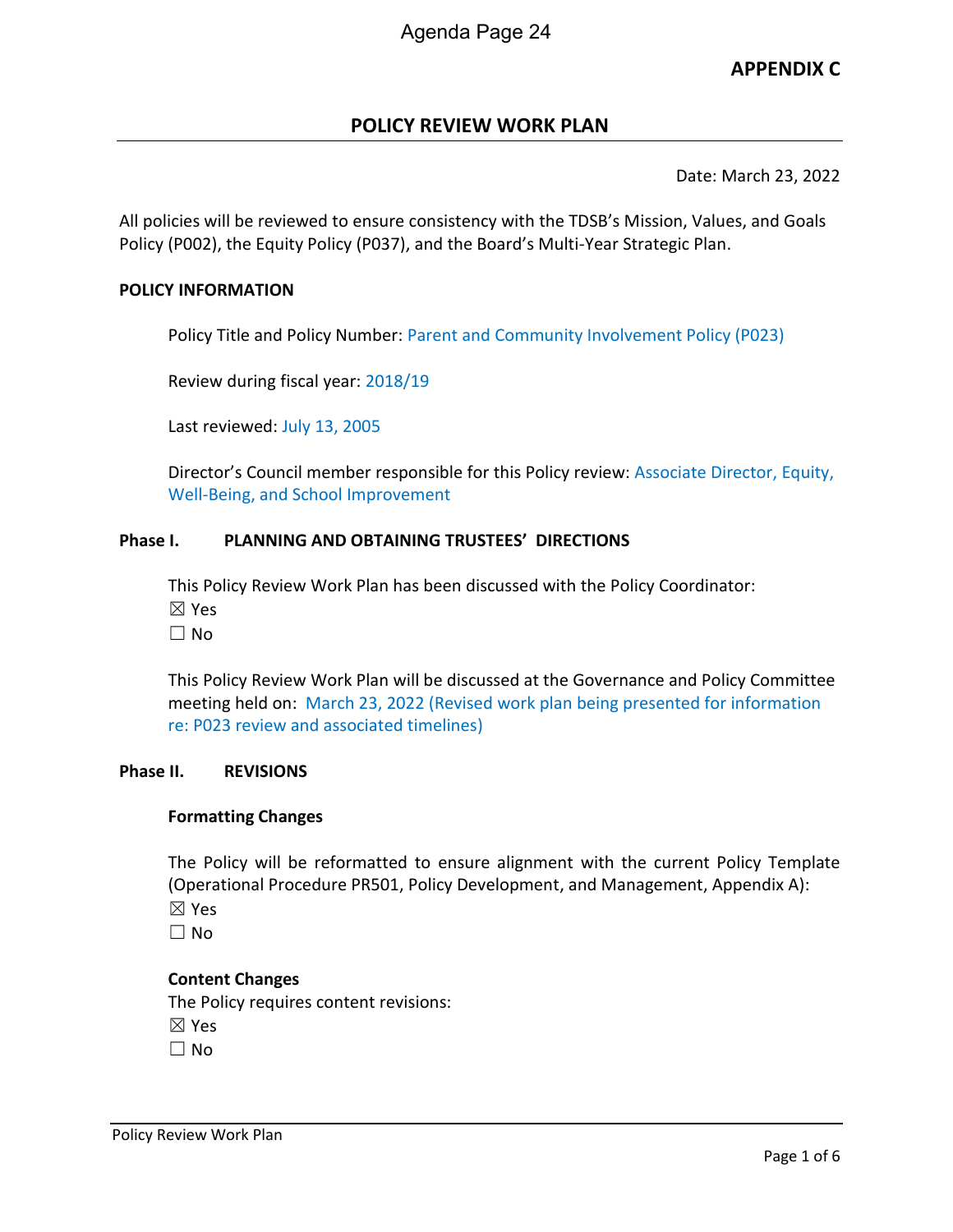The content changes are due to the following reason(s):

- $\Box$  Legislation
- $\boxtimes$  Government directives/policies
- $\boxtimes$  Board decisions
- $\boxtimes$  Multi-Year Strategic Plan requirements
- $\boxtimes$  Operational requirements
- $\boxtimes$  Simplify and/or update using plain language
- $\boxtimes$  Alignment with Equity Policy

Detailed information on the proposed content changes, including findings of the policy equity assessment:

Review the scope of the revised Policy, to enhance and explore:

#### Evaluation of Parental Engagement Activities

Evaluating current parental engagement activities and developing measures to improve their overall effectiveness

Parent and Community Engagement in the School Improvement Process (SIP)

 At its meeting on November 28, 2018, the Board approved that policy and procedures be developed to create the way by which parents, students, community, and trustees are informed and involved in the School Improvement Process.

#### Consideration of Parent Engagement Standards

 Embed the MYSP-Build Strong Relationships and Partnerships Within School Communities to Support Student Learning and Well-Being by exploring engagement standards for the system.

#### Community Advisory Committees (CACs)

- Consider revision of the governance model for Board (CACs) through alignment with the:
	- o Equity Policy;
	- o mandate of CACs as per Board directions from December 4, 2017 (please see appendix B for reference).
	- o Board's Multi-Year Strategic Plan and its five key goals:
		- (1) Transform Student Learning;
		- (2) Create a Culture for Student and Staff Well-Being;
		- (3) Provide Equity of Access to Learning Opportunities for All Students;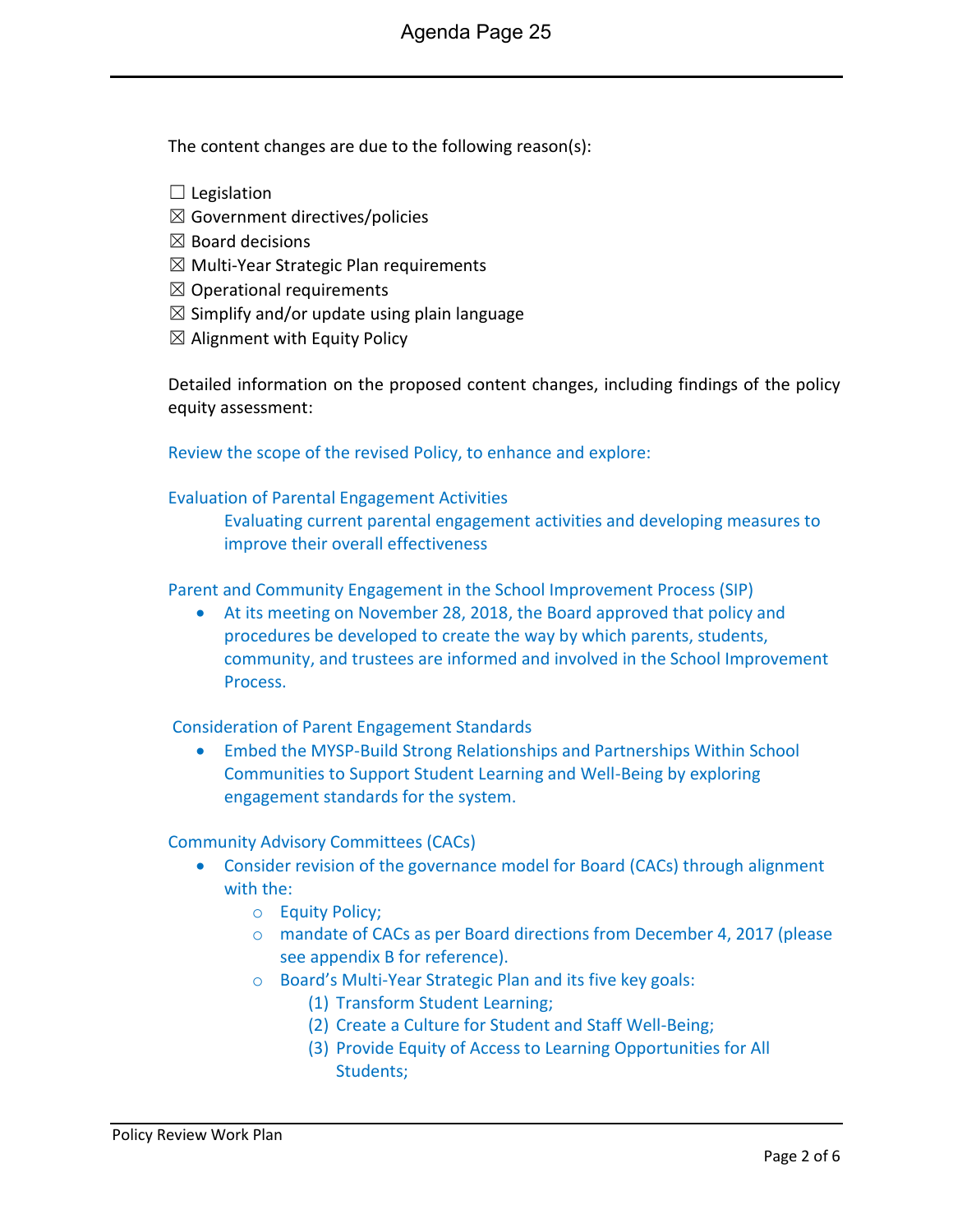- (4) Allocate Human and Financial Resources Strategically to Support Student Needs;
- (5) Build Strong Relationships and Partnerships within School Communities to Support Student Learning and Well-Being;
- ensuring that the CACs role, membership, and reporting relationship with the Board are clearly defined;
- adopting a common CAC governance model;
- ensuring that CAC mandates and terms of reference are consistent with the Board's Bylaws, policies, and procedures.

Definition and Usage of the term Parent or Family

 Align with the Boards Equity Policy, Ontario Human Rights Family Status Code grounds, the Ontario Humans Rights Commission directives, and the Truth and Reconciliation Recommendations.

Separating Community Engagement & Family Engagement

 Consider parent engagement as outlined within the *Parent Engagement Policy for Ontario Schools*.

#### **Volunteers**

- Define the role of volunteers
- Explore guidelines for volunteering that aligns with TDSB's best practices.

 $\boxtimes$  A review of leading practices for similar policies across jurisdictions has been completed and is included with this Work Plan.

#### **Phase III. INTERNAL REVIEWS AND SIGN-OFFS**

The Policy review will include TDSB divisions affected by the Policy: [select applicable]

 $\Box$  Business Operations and Service Excellence

 $\boxtimes$  Equity, Well-Being, and School Improvement

 $\boxtimes$  Human Rights and Indigenous Education

- $\boxtimes$  Leadership, Learning, and School Improvement
- $\boxtimes$  School Operations and Service Excellence

In addition, the following departments will be required to sign off on the proposed Draft Policy:

- $\boxtimes$  Legal Services
- ☒ Policy Services
- $\boxtimes$  Government, Public, and Community Relations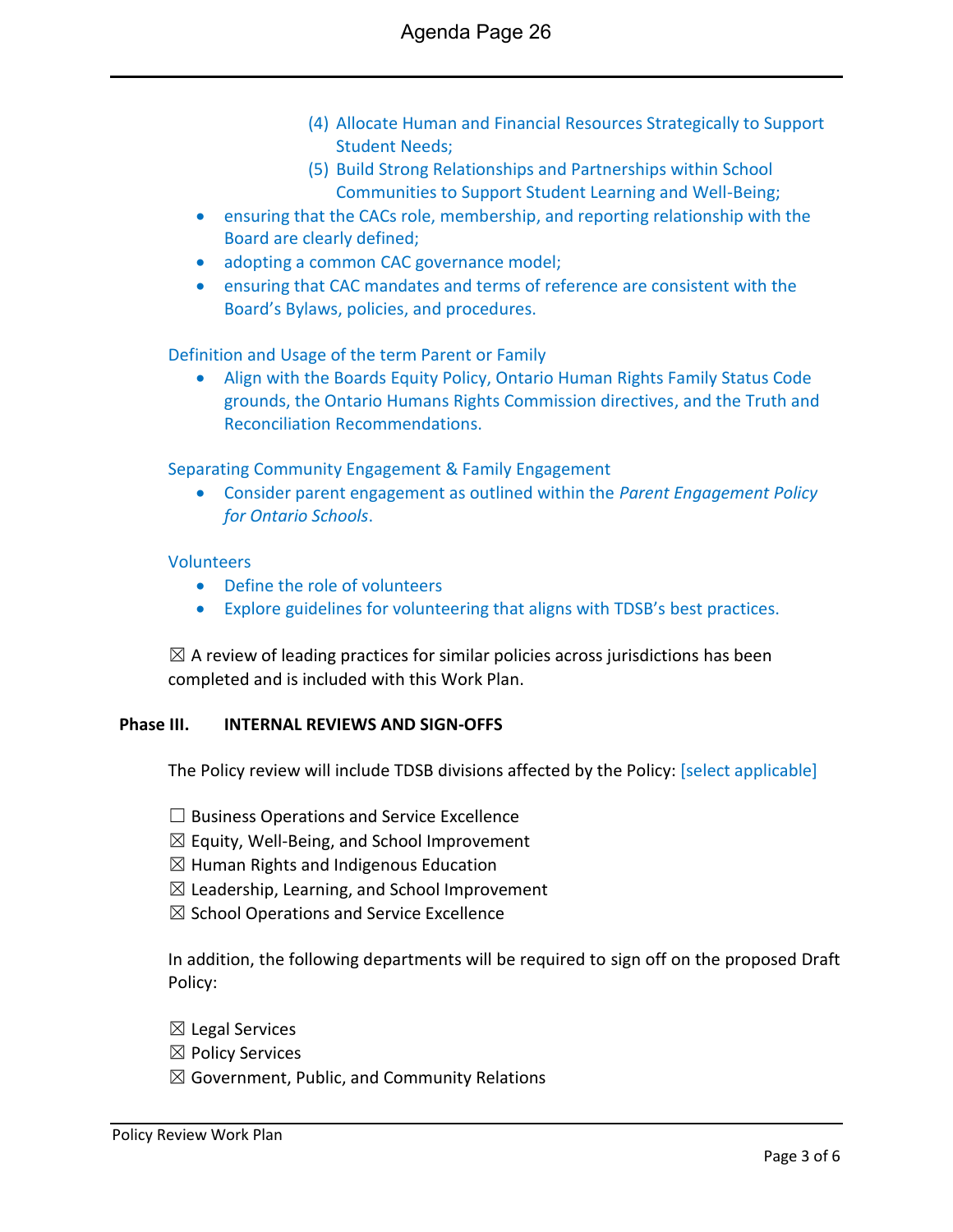A sign-off from the Director of Education will be obtained before proceeding with external consultations and/or Committee/Board approval.

 $\boxtimes$  Director of Education

#### **Phase IV. EXTERNAL CONSULTATIONS**

Are external consultations applicable to this Policy? ☒ Yes ☐ No (*Ministry of Education mandated policy or corporate policy without external stakeholders*)

#### Mandatory external consultations will include, at a minimum:

- 1. Posting of the working draft Policy on the TDSB website for public feedback (45 days minimum): 245 days-In addition to the 60+ consultation days implemented to develop Policy statements.
- 2. Extending invitations for a consultation to:

☒ Student Senate

and

all Community Advisory Committees of the Board and conducting consultations with the Community Advisory Committees that expressed interest (either individually with each interested committee or collectively with representatives of all interested committees): March-May 2022

- $\boxtimes$  Alternative Schools Community Advisory Committee
- $\boxtimes$  Black Student Achievement Community Advisory Committee
- $\boxtimes$  Community Use of Schools Community Advisory Committee
- $\boxtimes$  Early Years Community Advisory Committee
- $\boxtimes$  Environmental Sustainability Community Advisory Committee
- $\boxtimes$  Equity Policy Community Advisory Committee
- $\boxtimes$  French-as-a-Second-Language Community Advisory Committee
- $\boxtimes$  Inner City Community Advisory Committee
- $\boxtimes$  LGBTQ2S Community Advisory Committee (new CAC)
- $\boxtimes$  Parent Involvement Advisory Committee (PIAC)
- $\boxtimes$  Special Education Advisory Committee (SEAC)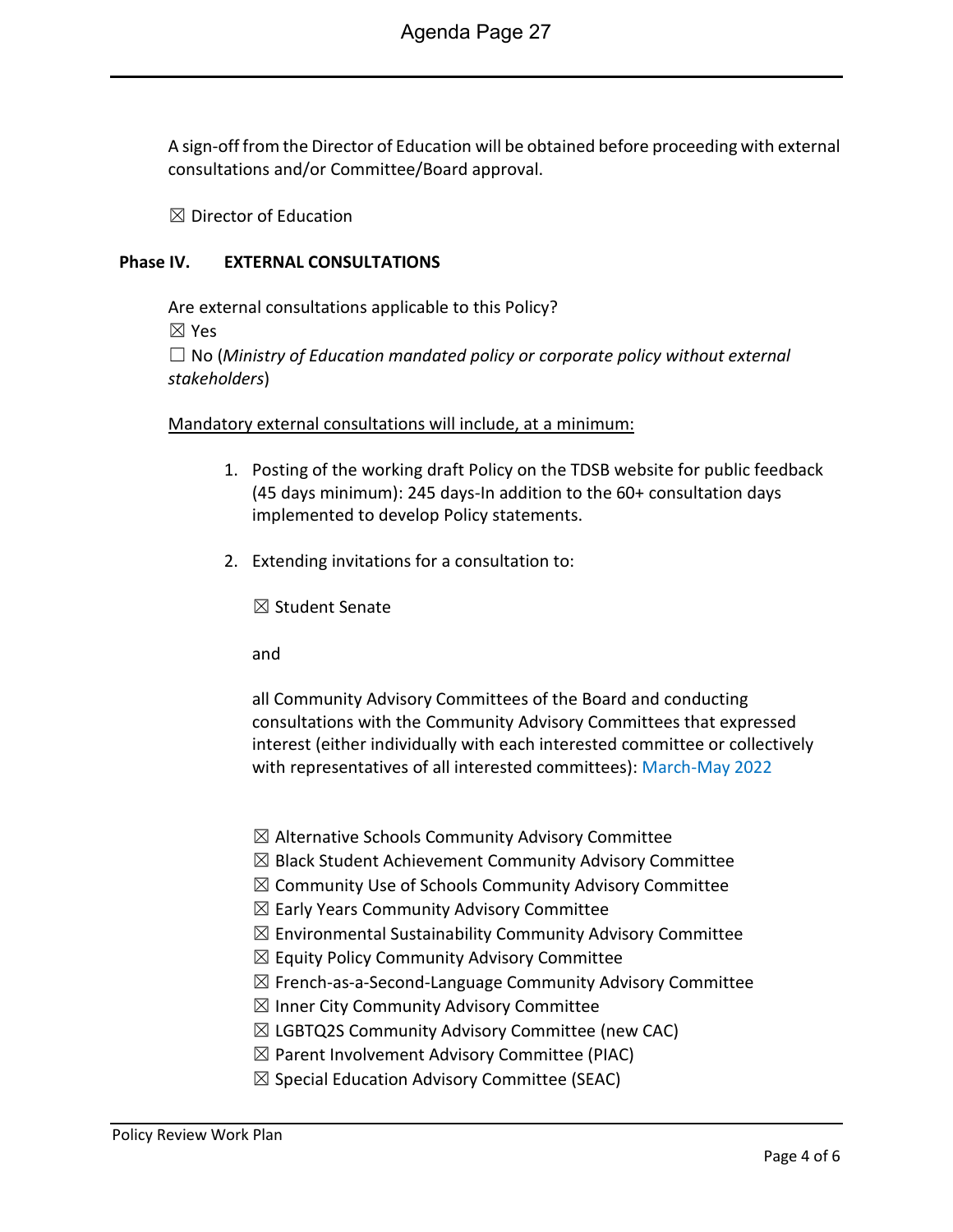$\boxtimes$  Urban Indigenous Community Advisory Committee (CAC was renamed)

In addition to mandatory consultations, other external participants and projected dates of consultation(s) include:

- ☒ School Councils
- $\boxtimes$  Professional Associations and Unions
- ☐ Other:

The following methods will be applied in the external consultations:

- $\boxtimes$  Public meeting
- $\boxtimes$  Facilitated focus group
- $\boxtimes$  Call for public delegations
- $\Box$  Expert panel discussion
- ☒ Survey
- $\boxtimes$  Posting on the TDSB website
- ☐ Other:

#### **Phase V. COMMITTEE/BOARD APPROVALS**

Following external consultations and revisions, the working draft Policy will be presented to the Governance and Policy Committee on the following date: June - September 2022

Following a recommendation by the Governance and Policy Committee, the revised policy will be presented to the Board on the following date: September-October 2022

Once approved, the revised Policy will replace the existing policy on the TDSB website.

#### **Phase VI. IMPLEMENTATION**

Following Board approval, the final revised Policy will be communicated through:

- $\boxtimes$  Posting of the revised Policy on the TDSB website through the Policy Coordinator
- $\boxtimes$  Sharing with staff through the System Leaders' Bulletin
- $\boxtimes$  Informing departments at staff meetings and channeling information to the school principals through respective superintendents

 $\boxtimes$  Implementation of a broad communication plan for internal and external audiences includes a summary of policy revisions and expected outcomes

Policy implementation will include: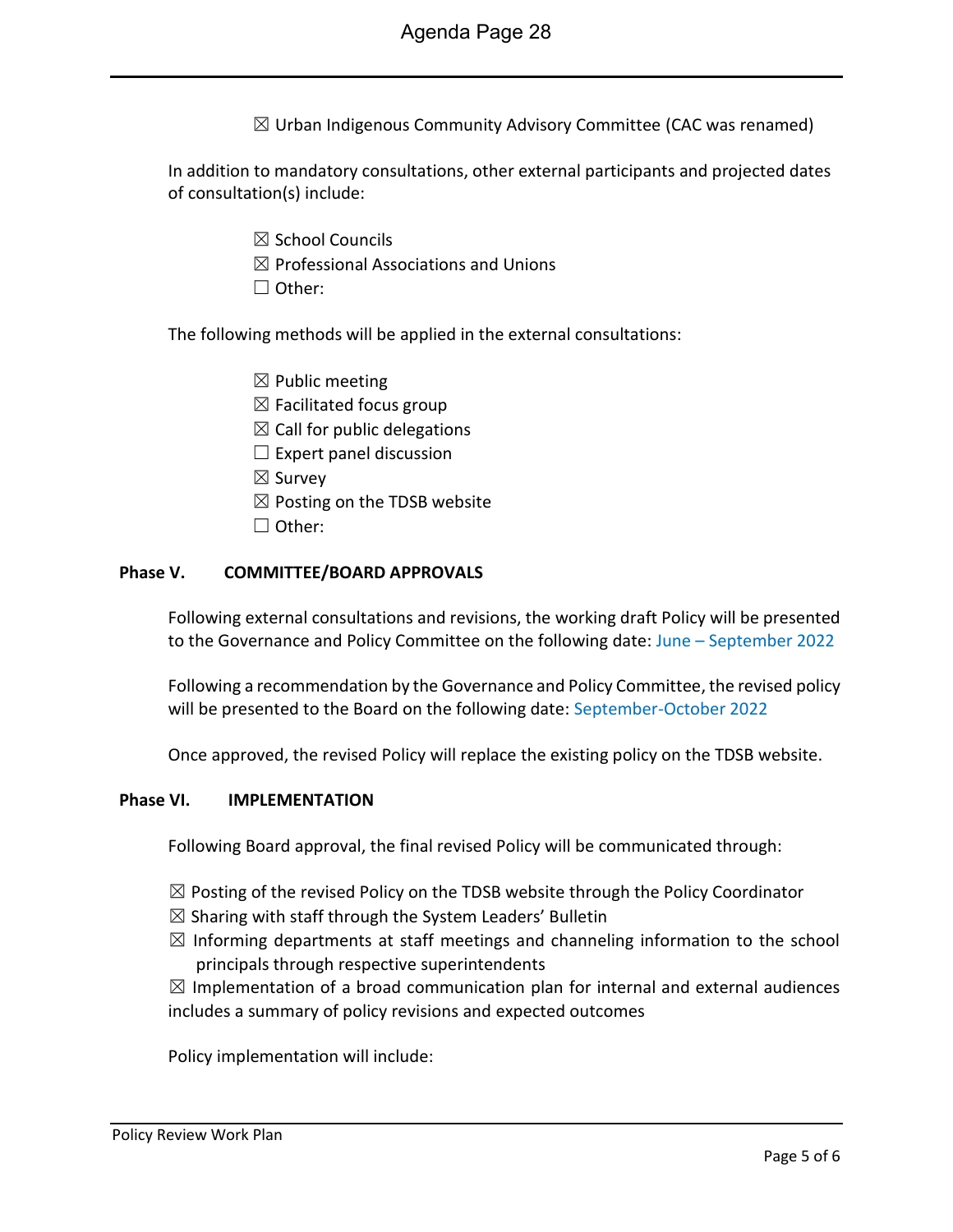$\boxtimes$  Conducting information/training sessions for TDSB staff affected by the Policy

The projected timeframe for conducting information/training sessions for staff will be January 2023

 $\boxtimes$  Review of associated procedures or initiate development of new procedures Winter/Spring 2023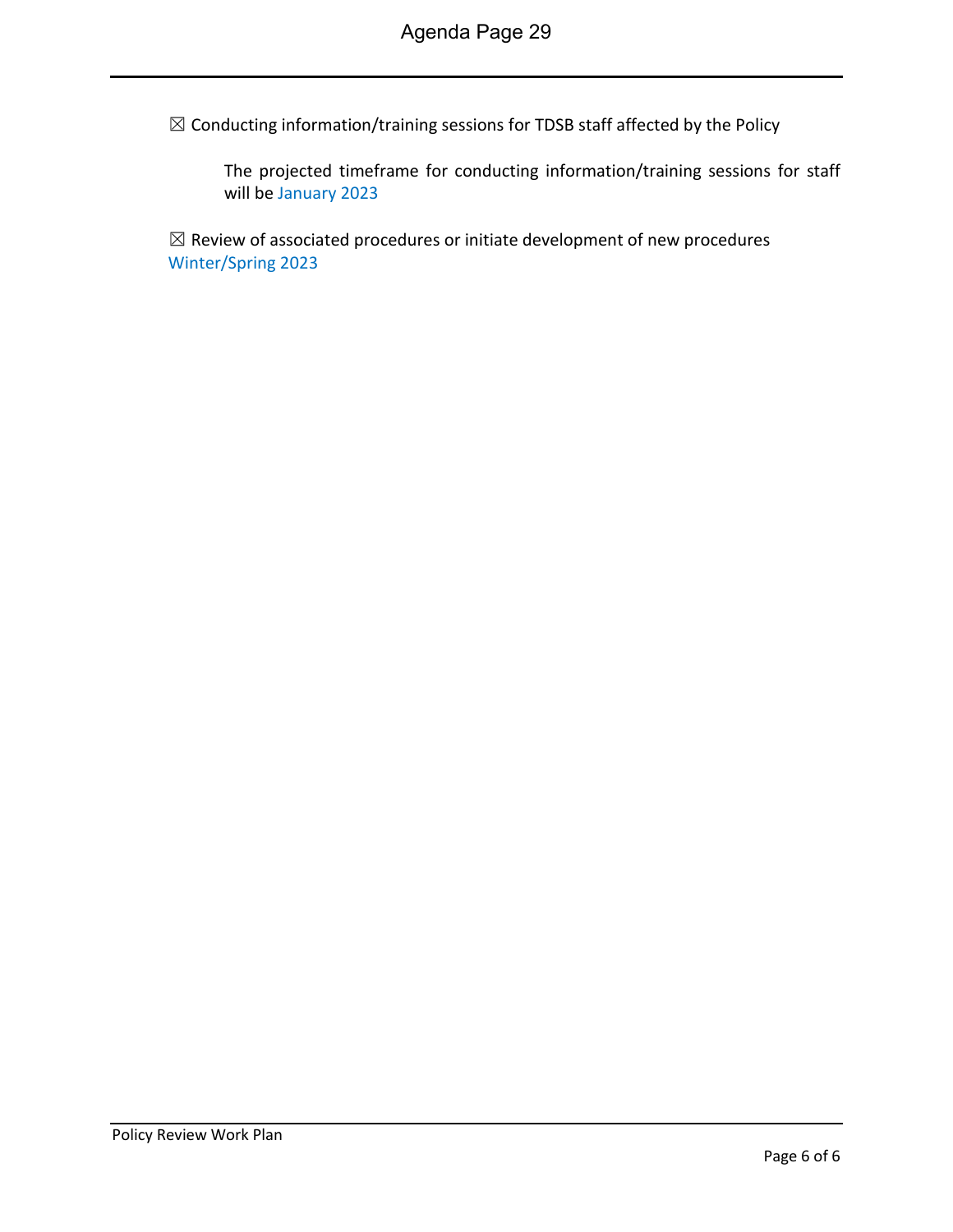

# **P023 Review: Draft Policy Feedback Summary**

# **Introduction**

As per Board procedure, a draft policy for the proposed Parent and Caregiver Engagement Policy (P023) was posted online for public consultation in April and May 2022. To gather feedback, the draft policy was accompanied by a ThoughtExchange where the public, staff, and students could share comments. Feedback was also gathered at multiple focussed conversations throughout May and April. Please see Appendix A for this list.

Please note, that before this round of consultations, focus groups and a survey were conducted with the public in 2020. These data collection efforts were untimely cut short due to the COVID-19 pandemic. All information collected during the initial phase of the P023 consultation in 2020 was used to generate the revised draft policy that was posted for feedback in 2022. Please see Appendix B for respondent details.

This document is a summary of the feedback received via the (1) ThoughtExchange and (2) focussed conversations.

# **Respondent Summary**

## **Learnings from Stakeholders**

There was no single or uniform view of the draft policy. Each stakeholder group provided feedback based on their perspective and lived experience. Nonetheless, participants did provide some overarching recommended policy changes.

● **Positive Feedback.** Many participants shared positive feedback that the draft policy places more responsibility on the Board and staff to strengthen engagement. Positive comments were made that the policy is being updated to include a focus on decolonization, inclusion, and anti-oppression. Positive feedback was also received regarding the effort to create a "culture of engagement at the school level" and connect parents, caregivers, and staff in TDSB buildings. Participants noted the change in the parental engagement framework or lens behind the policy - meaning, an engagement that is not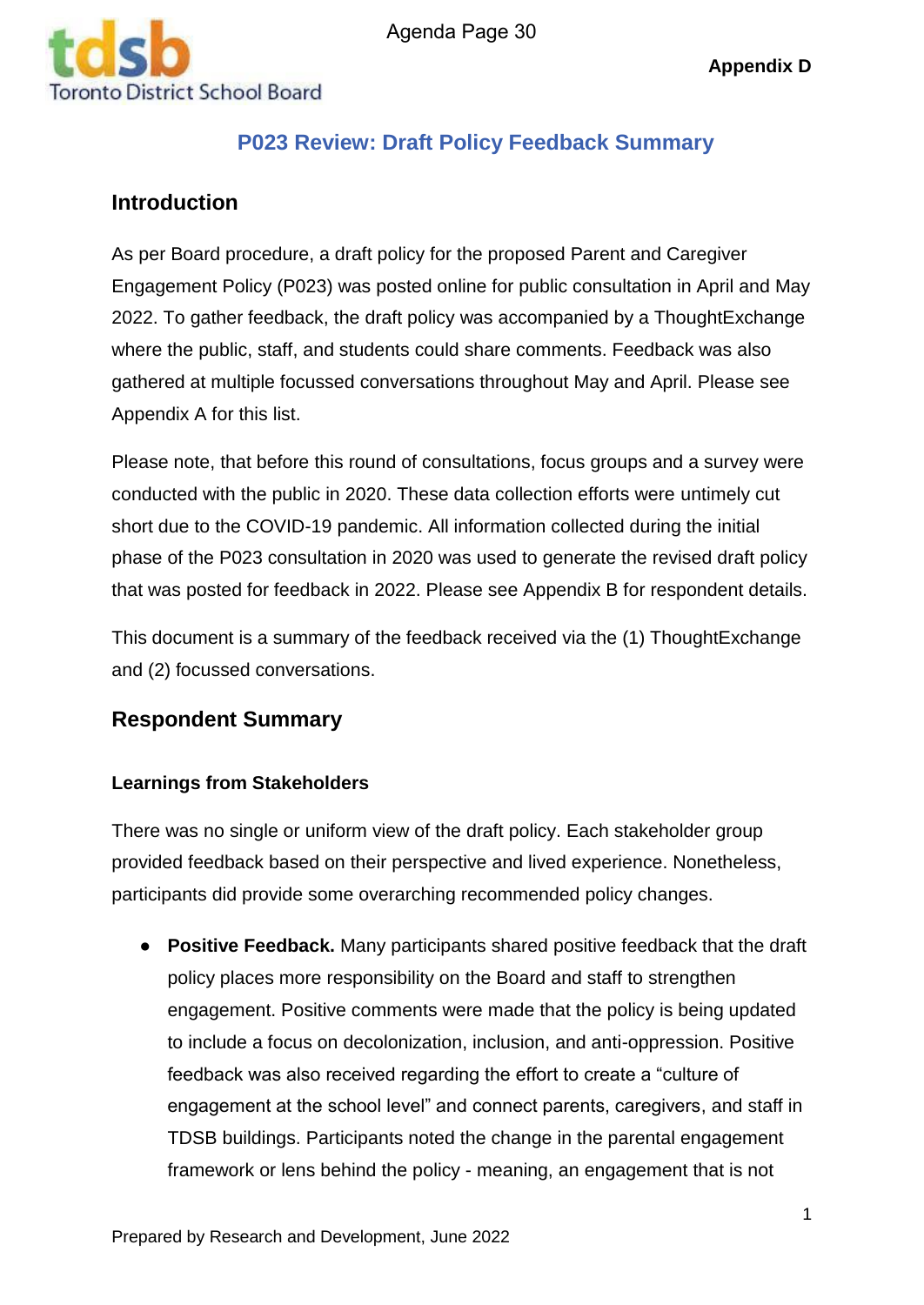only focused on school-centered activities but holistic in acknowledging the role of the family and community in learning.

- **Clarity in Language and Terminology.** Regarding language, participants noted that the policy should be written in clear, plain language, ensuring it is understood by parents of all educational backgrounds and is readily available in multiple languages. Some statements and terms in the policy need to be more clearly defined; specifically, participants felt that engagement should be more clearly defined as well as newcomers. Some suggested that the policy should include the wider school community when considering engagement (e.g., leveraging connections with local community organizations as a way to engage parents).
- **Parent/Caregiver and the Legal Responsibilities.** Some participants noted the importance of re-examining the definition of the term 'parent/caregiver' in the policy. It was noted that this draft policy does not address the difference between someone who has the legal authority to engage with the school and someone who does not.
- **Specificity Around Experiences of Racism and Oppression**. It was suggested that the policy use more direct language around the discrimination and oppression faced by First Nations, Inuit, and Métis communities and racialized communities. As an example, from the consultations, there were comments related to the inequitable treatment, perception, reception, and engagement of Black parents at schools and on the Board. Participants called for adding the words "white privilege" and "white fragility" to the policy. Suggestions were also made to use more terminology such as underprivileged, underdeveloped, and lack of opportunity.
- Some comments were made that the policy needs to include, or make reference to, additional social identities - for example, single and low-income parents, parental age, newcomer families, and religion. The feedback provided suggests the benefits of defining and understanding parental engagement through an intersectional lens, given that parents have multiple social identities that can impact their experiences within the school system.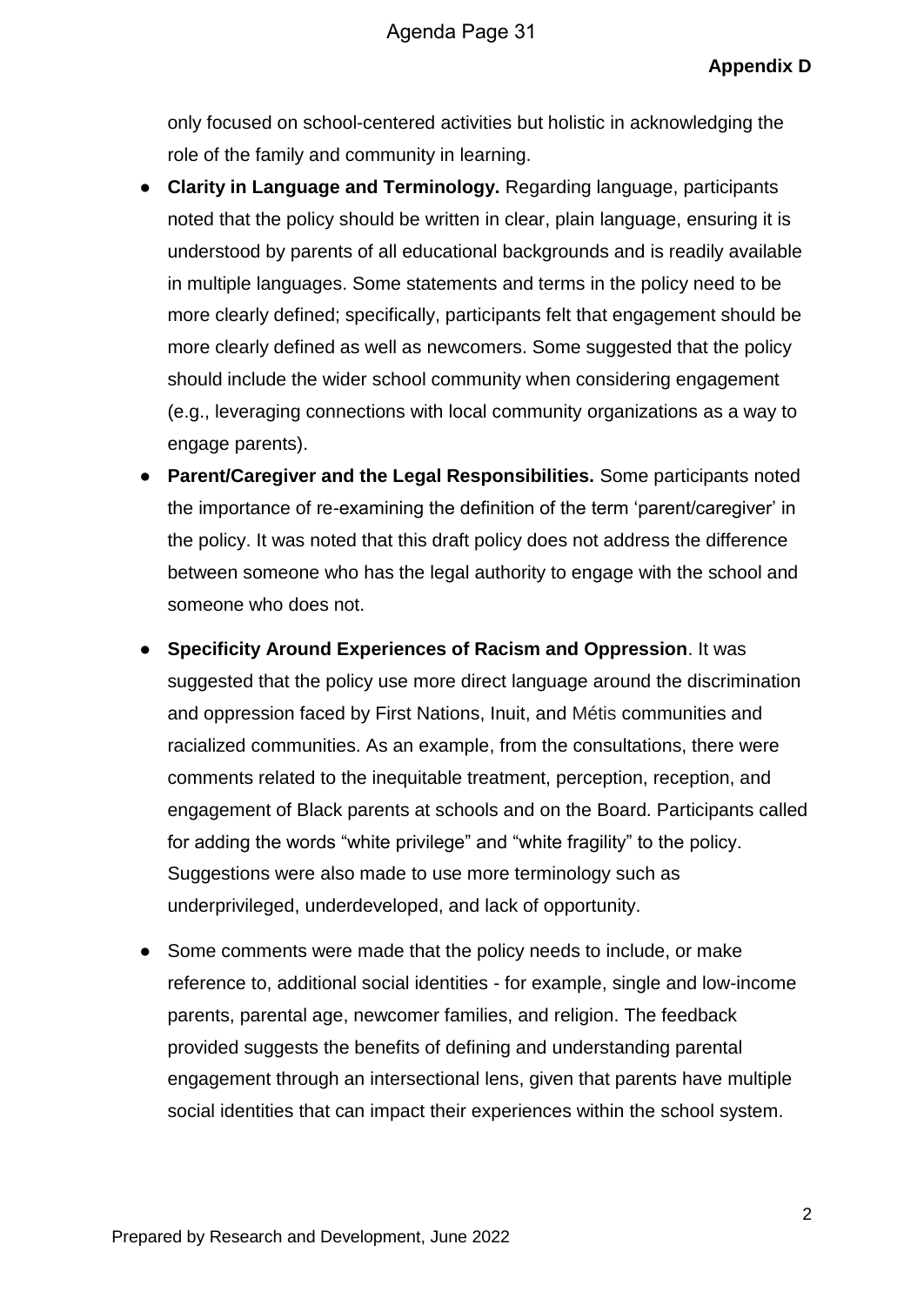- Participants commented that a component of family engagement on the part of the school - is understanding students' religious backgrounds, religious attire, holidays, and prayer accommodations.
- Participants requested details around increasing support for newcomer families and consideration for newcomers as an equity-seeking group.
- Participants questioned whether all staff truly know the communities they work in. Can community members educate staff on schools' surrounding communities?
- **Link to Human Rights Policy**. Participants noted that specific statements in the policy need to point back to relevant procedures and policies, such as the Human Rights Policy and TDSB's Equity Policy to ensure accountability; specifically, when discussing racism and discrimination. Participants noted that communication around the partner policies and procedures related to parent and caregiver engagement would support clear expectations and accountability.
- **Link to the Climate Action Plan.** Some participant groups noted that the challenge of tackling the climate crisis in TDSB schools should be acknowledged in the policy, emphasizing that parent, caregiver, and community engagement is essential to the success of any school-based climate action initiatives.
- **Monitoring and Evaluation.** Participants noted that to successfully track, monitor, and evaluate the Board's and schools' engagement efforts, especially in affinity spaces, the Board needs to continue to collect and disaggregate student and family data by race, ethnicity, and nationality. Participants shared that understanding the importance of engaging with multiple communities and honouring the diverse lived experiences at the TDSB is important when moving forward.
- **Home-school Communication.** Participants questioned how or if this policy relates to home-school communication, language support, and the larger ongoing relationships between school-based staff and families/students.
- **Clarity Around Omissions of School Council and Community Advisory Committees from P023.** Some participants wondered where details around School Councils and Advisory Committees would be situated. It was noted by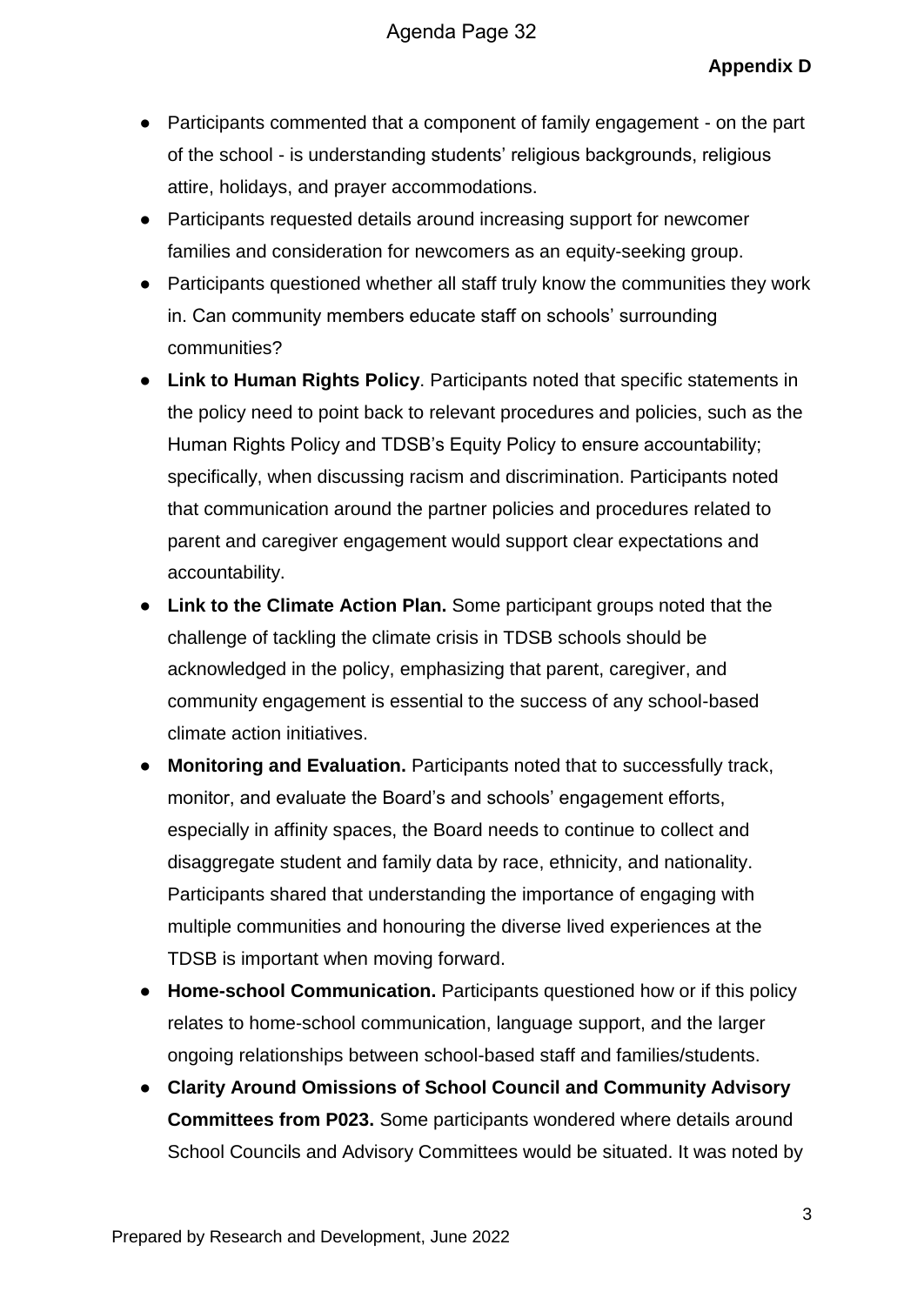## **Appendix D**

some that the proposed policy attempts to cover too much ground, which will make it difficult to hold the procedures accountable. A suggestion was made that there be two separate policies - for school councils and volunteering.

- Specific to School Councils, participants felt it was important to provide specific training opportunities for parents and principals around leadership and school councils. Some participants noted there should be mandatory training for all school principals on building positive community relations.
- **Procedural and Policy Implementation.** Questions and concerns were raised regarding the implementation of the policy and the procedures. Participants asked, how will the policy be implemented, who is responsible for the implementation; how will schools be accountable for implementing the policy; what training is needed for staff and families? Participants noted concerns about a potential gap between the policy and practice at the school level.
- There was some concern that the policy is moving away from engagement in the classroom between parents/caregivers and teachers. With the policy's larger focus, some participants indicated that the policy is lacking explicit responsibilities for staff, parents/caregivers, and Trustees. Staff is not defined and there is no direct mention of educators or teachers.
- Participants that disagreed with this revised parent engagement framework requested resources to support the direction. Perhaps a consideration during policy and procedure implementation.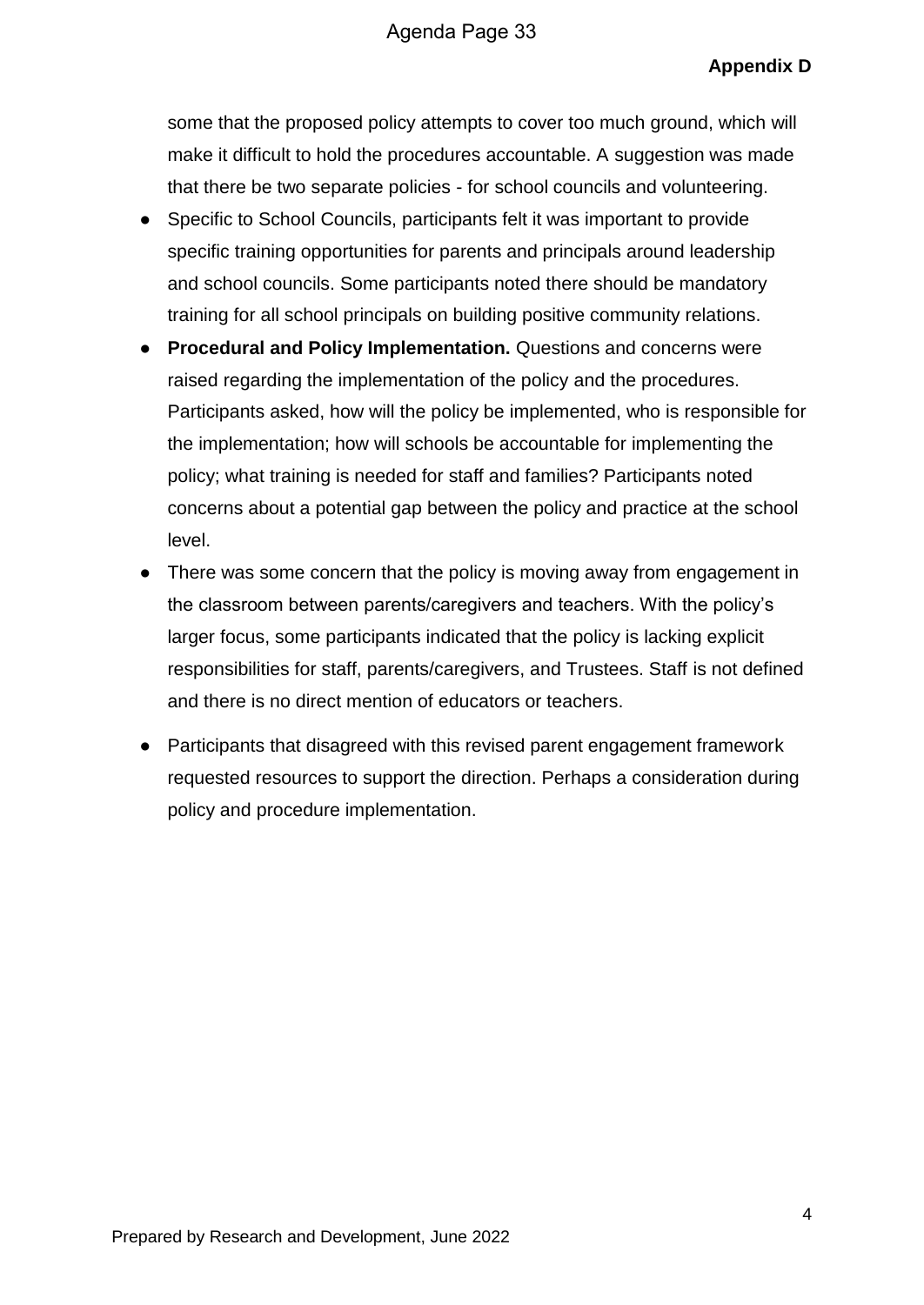# **Appendix A**

| <b>List of 2022 Public Consultation Opportunities</b> |  |  |
|-------------------------------------------------------|--|--|
|-------------------------------------------------------|--|--|

| <b>Group</b>                         | <b>Facilitated Opportunity</b>                                                                                                                                                                             |
|--------------------------------------|------------------------------------------------------------------------------------------------------------------------------------------------------------------------------------------------------------|
| <b>Public Sessions</b>               | 2 public sessions in April                                                                                                                                                                                 |
| <b>Community Advisory Committees</b> | 1 large group meeting<br>Agenda item at individual CAC<br>meeting (did not attend FSLCAC,<br>2SLGBTQ+, EYCAC, and ESCAC)                                                                                   |
| <b>TDSB Spaces</b>                   | <b>Student Senate</b><br>$\bullet$<br><b>School Councils</b><br>4 Learning Centre Model School<br>Sessions<br><b>CSW Parent Ambassadors</b>                                                                |
| <b>Affinity Spaces</b>               | <b>Black Student Success Committee</b><br><b>Parents of Black Children</b><br><b>Congregated Sites</b>                                                                                                     |
| <b>Group</b>                         | <b>Self-Directed Opportunity</b>                                                                                                                                                                           |
| <b>Newcomer Families</b>             | The Neighbourhood Organisation<br><b>Catholic Crosscultural Services</b><br>North York Community House                                                                                                     |
| <b>Affinity Spaces</b>               | An Affinity Group for Somali Parents<br>$\bullet$<br>and Caregivers<br>Affinity space for Eritrean parents<br>and caregivers                                                                               |
| <b>Union Partners</b>                | <b>TSAA (Toronto Student</b><br>$\bullet$<br>Administration Association)<br><b>OSSTF (Ontario Secondary School</b><br>Teachers' Federation)<br><b>ETFO (Elementary Teachers'</b><br>Federation of Ontario) |
| <b>Staff Committees</b>              | Superintendent & Senior Staff<br><b>Student Equity Advisors</b>                                                                                                                                            |

\*Self-directed groups were directed to engage in the P023 related ThoughtExchange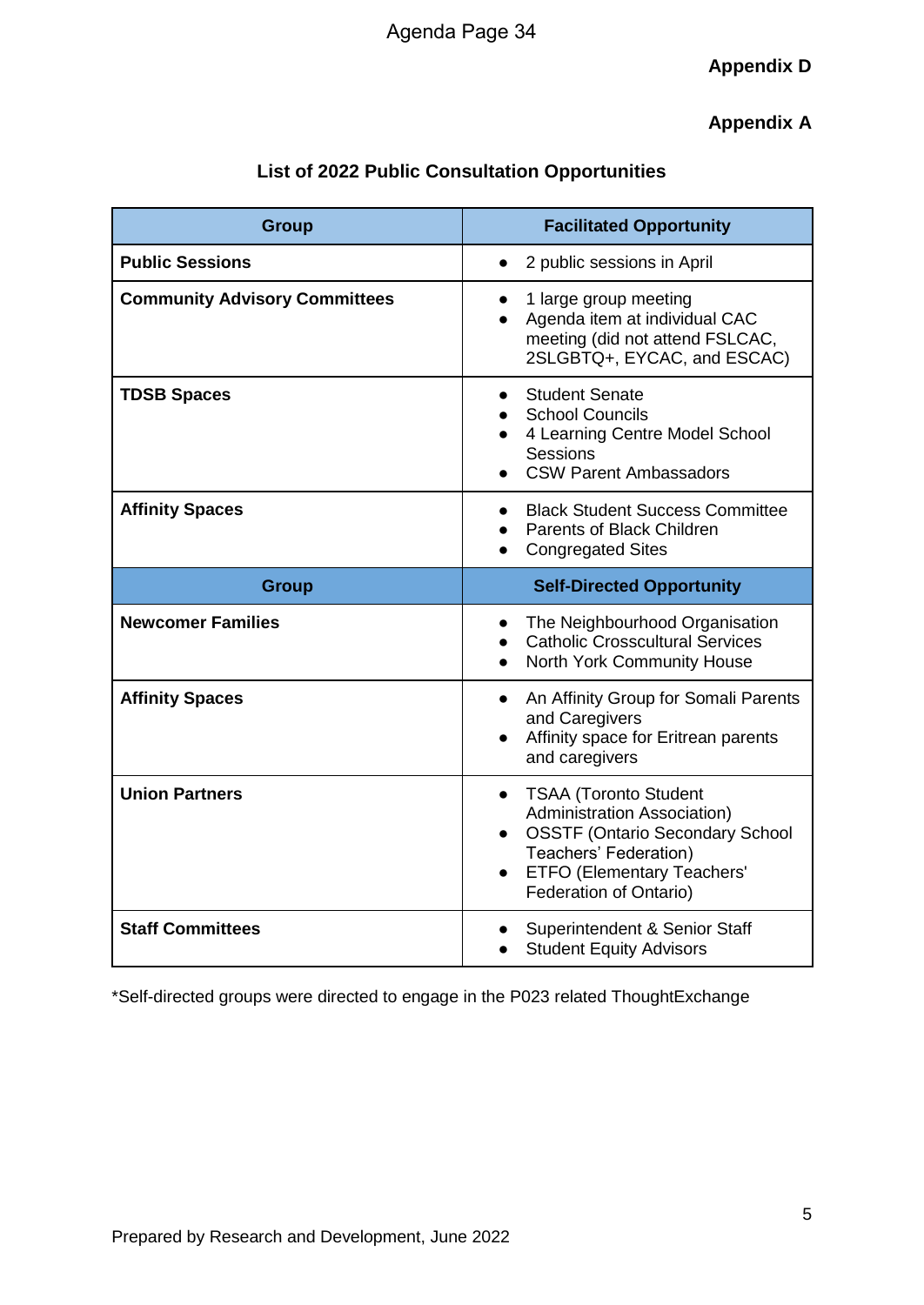# **List of ThoughtExchange Participants**

| <b>Group</b>                      | <b>Number of</b><br><b>Participants</b> |
|-----------------------------------|-----------------------------------------|
| <b>Current Parent/Caregiver</b>   | 48                                      |
| <b>Future Parent/Caregiver</b>    |                                         |
| <b>Family Member/Caring Adult</b> | 1                                       |
| Student                           | 4                                       |
| <b>TDSB Staff Member</b>          | 7                                       |
| <b>Community Member</b>           | 5                                       |
| Other                             |                                         |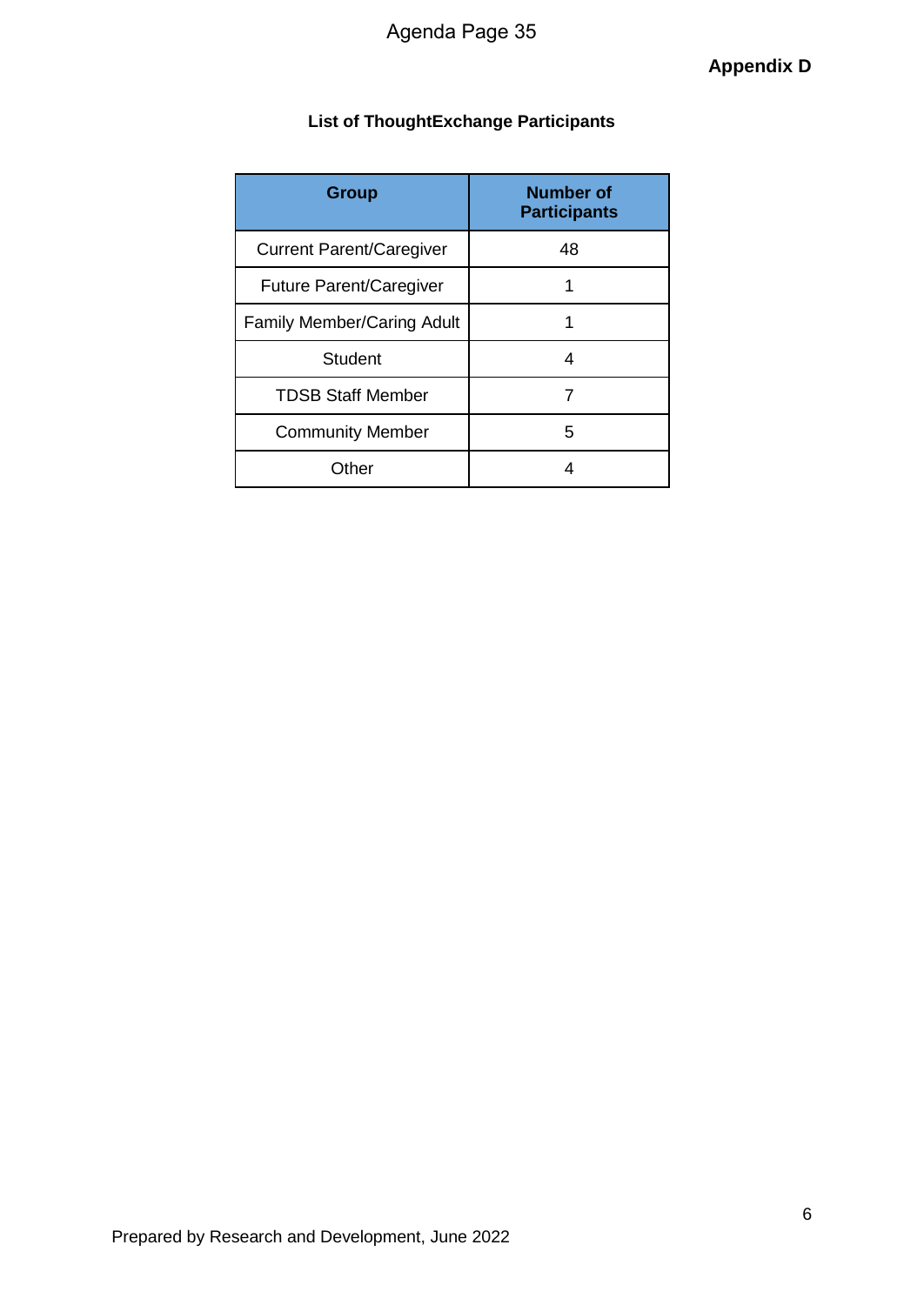# Agenda Page 36

**Appendix D**

## **Appendix B**

# **Participant Details from P023, Phase 1 2020**

| I am a:                                  |                  |
|------------------------------------------|------------------|
| <b>Response</b>                          | <b>Frequency</b> |
| Parent                                   | 97               |
| Parent, TDSB Staff Member                | 6                |
| Parent, Community Stakeholder            | $\overline{2}$   |
| Parent & Other                           | 1                |
| <b>Community Stakeholder</b>             | $\overline{2}$   |
| <b>TDSB Staff Member</b>                 | $\overline{2}$   |
| Caregiver                                | 1                |
| Elder                                    | 1                |
| Sibling, Guardian, Community Stakeholder | 1                |
| Other                                    | 1                |
| Total                                    | 114              |

| I have a child(ren) in Grade(s): |                  |
|----------------------------------|------------------|
| <b>Response</b>                  | <b>Frequency</b> |
| Primary (JK-grade 3)             | 39               |
| Junior (Grades 4-6)              | 10               |
| Senior (Grades 7-8)              |                  |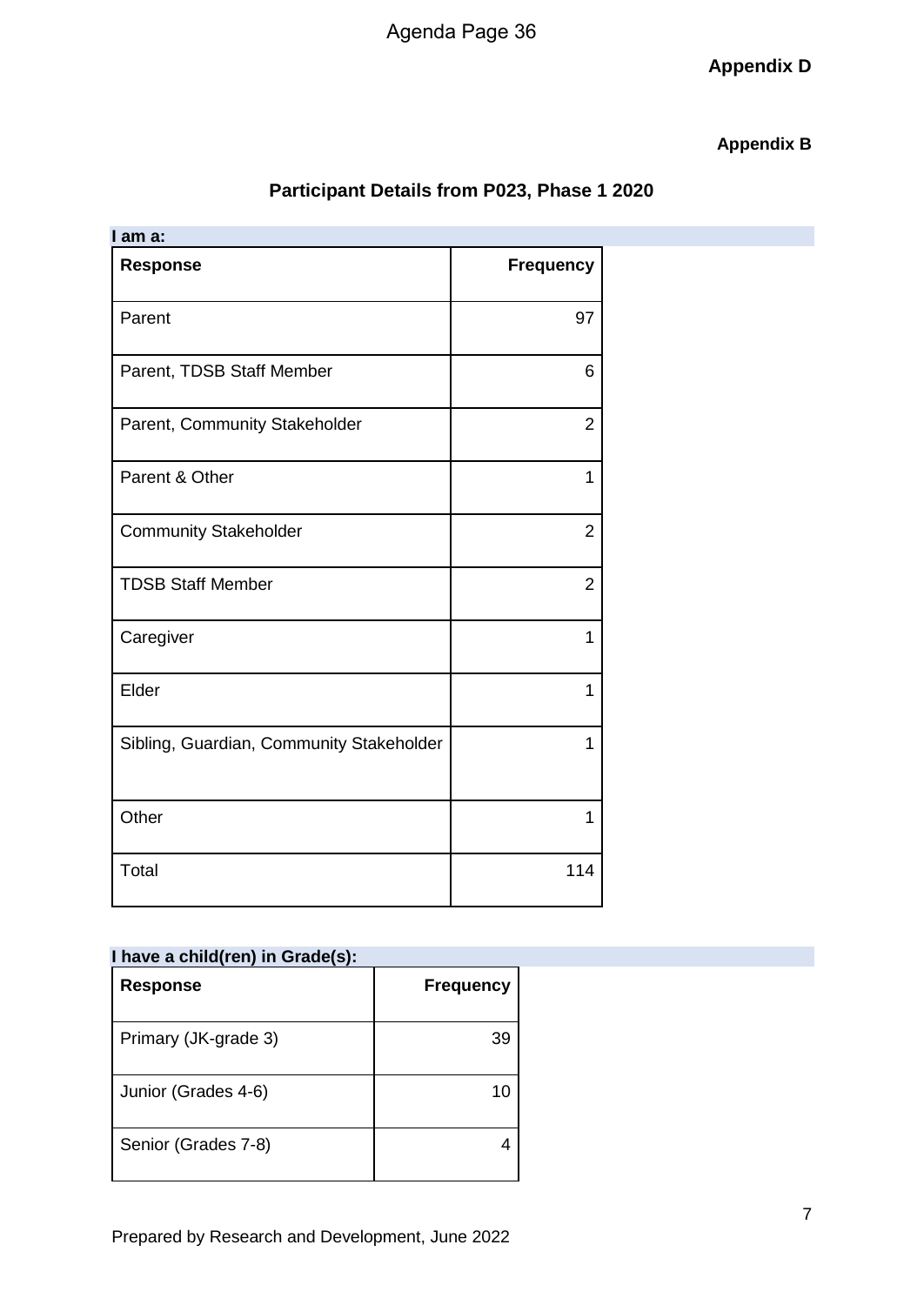| <b>Mixed Elementary Grade Levels</b> | 18  |
|--------------------------------------|-----|
| High School (Grades 9-12)            | 21  |
| <b>Elementary and Secondary</b>      | 13  |
| Not applicable                       | 9   |
| Total                                | 114 |

# **Who is your School Board Trustee / What Ward do you live in?**

| <b>Response</b>              | <b>Frequency</b> |
|------------------------------|------------------|
| Alexandra Lulka Ward 5       | 3                |
| Anu Sriskandarajah Ward 22   | $\overline{2}$   |
| Jennifer Story Ward 15       | 5                |
| <b>Trixie Doyle Ward 14</b>  | 2                |
| Zakir Patel Ward 19          | 5                |
| Alexander Brown Ward 12      | 5                |
| Chris Moise Ward 10          | 6                |
| Chris Tonks Ward 6           | 4                |
| Christopher Mammoliti Ward 4 | 3                |
| Dan MacLean Ward 2           | 3                |
| Harpreet Gill Ward 1         | $\overline{2}$   |
| James Li Ward 13             | 2                |
| Manna Wong Ward 20           | 6                |